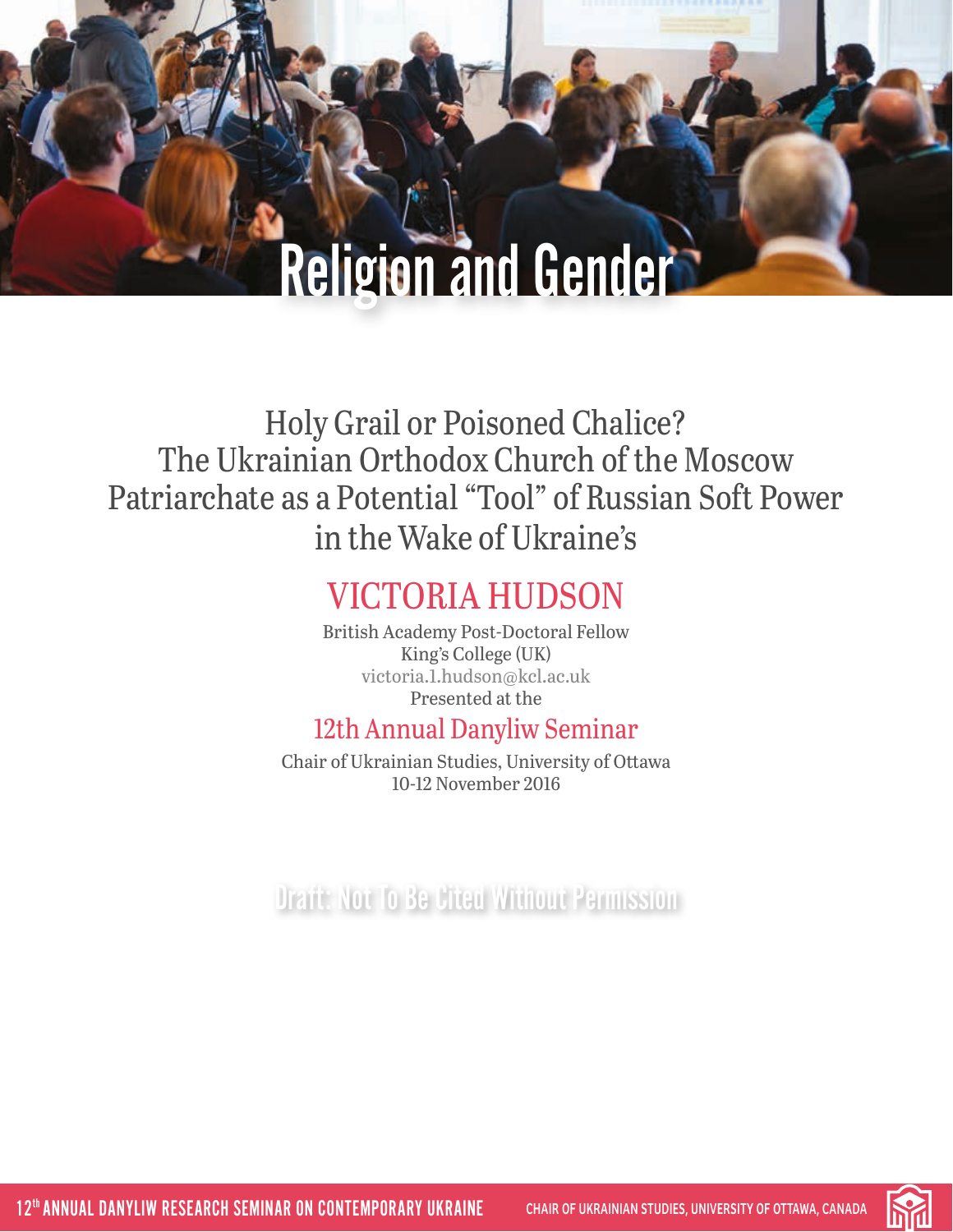The Ukrainian Orthodox Church of the Moscow Patriarchate [UOC(MP)] has often been considered a "tool" of Russian soft power - cultural influence - in Ukraine (Sagan 2015; Bogomolov and Lytvynenko 2012). This article will critically examine the presumed role of the UOC(MP) as a fount of pro-Russian sentiment and chart the impact of the Euromaidan on its position as a leading cultural and ideational force in Ukrainian society.

Since the breakup of the Soviet Union in 1991 Russia's relationship with Ukraine has been a theme fraught with existential anxiety on both sides. Having only a short history of independence within its post-Soviet borders, Ukraine's recent history has been shaped by endeavours to consolidate Ukrainian national identity and entrench the nascent state. Clarity in this regard has often been sought by defining the nation against its presumed "other," Russia, which has at times engendered anti-Russian rhetoric and a sensitivity towards any Russian policy that smacks of an encroachment on Ukrainian self-determination. Meanwhile, from Moscow's perspective, although its western neighbour is of clear material and geostrategic significance, discussions of Russo-Ukrainian relations status have also been coloured by deep emotion; Ukraine is not considered a "normal" neighbour, but a "brotherly nation" with a shared East Slavic culture and the cradle of Russian statehood (Richters 2012, 99).

Moscow's fledgling post-post-Soviet identity as a pole of civilisation and centre of new regional integration projects looks unconvincing without Kyiv – "the Mother of Russian Cities," which has declared its intention to embrace a European path of development likely to symbolically and materially jeopardise its relations with Russia. Hence Russia has tried "by hook or by crook" to draw Ukraine into its orbit, employing its relative economic power, leveraging the energy sector, and even becoming militarily involved in the Crimea and Donbas regions. Alongside these tangible efforts, Moscow has also sought to attract Ukrainians through cultural means, in short, seeking to cultivate its soft power as a means to facilitate cooperation between the two countries. Soft power is the ability to attract others, drawing them in to your culture and values so that they, sharing your worldview, wish to follow your leadership (Kiseleva 2015; Nye 2004). Though soft power by no means alleviates the need for hard power resources, (indeed, it ultimately relies on them), its cooptive abilities should reduce the need for more burdensome coercive measures in international relations (Nye 1990, 2004), and it forms now a significant part of Russian foreign policy doctrine (Kremlin 2008, 2013, 2016).

While new, albeit relatively permeable borders now delineate the independent states, the predominantly East Slavic, Orthodox nations of Russia, Ukraine and Belarus are depicted in Russian public diplomacy as timelessly united on a more profound level by their shared history, closely related languages, and common cultural and spiritual heritage. This shared worldview should point towards a future of close cooperation as a distinct, viable civilisational actor, the Russian World [*russkiy mir*]. The Russian World is an intentionally ambiguously defined notion. By some understandings, it variously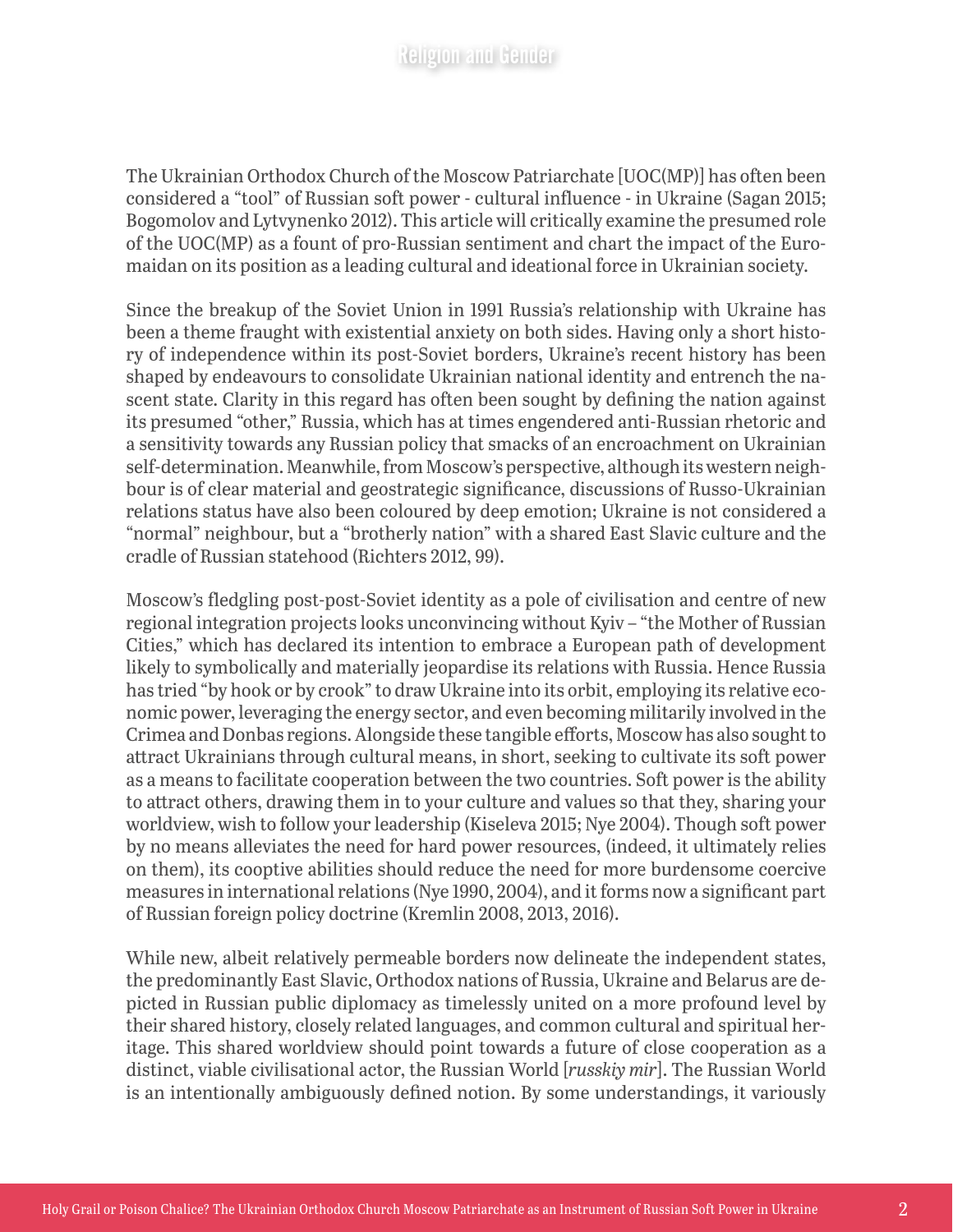represents the global community of Russian speakers, or ethnic Russians living beyond the borders of the Russian Federation or simply individuals of any nationality with an interest in Russia and its language and culture. From the perspective of the Russian church, it seems interchangeable with the notion of Holy Rus'; the transnational cultural collective of people united by a common Russian Orthodox faith regardless of native language or ethnicity; a "way of life that has been passed down to us through the centuries by such great saints of the Russian Land."1

Given that Orthodoxy has traditionally formed an important pillar of Russian nationhood, the church's conceptualisation of the Russian World undergirds Kremlin attempts to rebuild an ideational backbone, a narrative supporting Moscow aspirations to be a leading state capable of attracting others into its civilisational orbit (Lavrov 2014; Ivanov 2004, 2011; Matveychev 2009). The Ukrainian Orthodox Church of the Moscow Patriarchate has thus often been seen as a well-spring of Russian cultural influence in Ukraine, and is foreseen as having a significant part to play in promoting the sense of the shared spiritual heritage of Holy Rus' and belonging to the Russian World. Certainly there is, in principle, scope for the UOC(MP) to serve as a "soft power tool" or, more precisely, as a conduit for the cultural narrative in Ukrainian society, since it is an influential organisation across most of the country, which retains significant potential as a source of Russian soft power because it could, through its actions and statements, lend symbolic and rhetorical support to the vital spiritual dimension of the "Russian World."

Yet, as this article aims to demonstrate, one must exercise caution in assuming that the UOC(MP) operates as tool of cultural influence directly leverageable by the Kremlin. Firstly, soft power relates to the ability to successfully communicate with, and thereby co-opt, people living in foreign countries; it aims to create a more favourable environment for policy, but does not, in itself, entail structures of material enforcement. Thus, rather than attempting to analyse the Moscow Patriarchate as a "lever" of Russian influence, which would erroneously imply a relationship of direct control out of kilter with soft power logic,<sup>2</sup> it is more appropriate to explore the extent to which it serves as a conduit of Russian narratives, which could, if successful, impact upon the cultural climate in Ukraine.

Indeed, the UOC(MP) has broad powers of autonomy in crucial aspects of church governance which lend a significant degree of independence. This post-Soviet arrangement has facilitated the emergence of a patriotic faction within the Ukrainian church that exerts friction on any would-be flow of influence targeted from Moscow. The more na-

................................

<sup>1</sup> "Appeal by Metropolitan Hilarion on the Celebration of the 1,025th Anniversary of the Baptism of Rus," *The Russian Orthodox Church Outside of Russia*, 19 June 2013 [http://www.synod.com/synod/eng2013/20130619\\_](http://www.synod.com/synod/eng2013/20130619_enmhappeal1025.html) [enmhappeal1025.html](http://www.synod.com/synod/eng2013/20130619_enmhappeal1025.html) (accessed 19th September 2016)

<sup>2</sup> As such, this study does not consider attempts at lobbying by ROC or UOC(MP) clerics in order to directly influence individual policy makers. In such cases, the church would be one voice among others.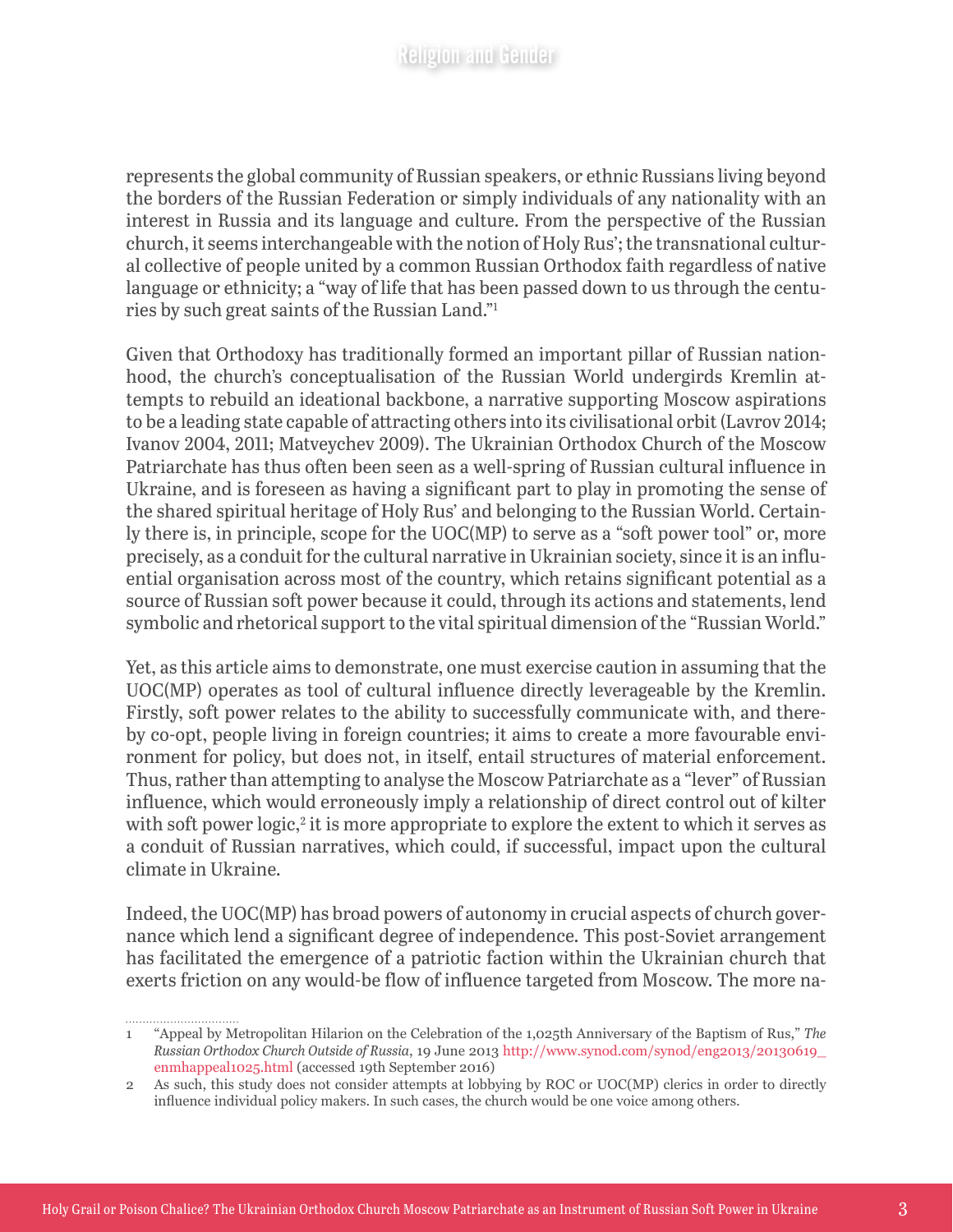tionally-oriented outlook that has developed with the coming of age of a post-Soviet generation also serves to balance a bulwark of clerics within the Ukrainian church that remain in strong support of the Moscow tradition, and have been active in promoting a Muscophile worldview in society. Secondly, it is not inevitable that the UOC(MP) espouses a 'pro-Russian' narrative. Thirdly, the assumption of the UOC(MP) as a "tool" of soft power ignores the element of audience receptivity in analyses of soft power. The critical importance of this aspect has been foregrounded by the developments that have unfolded in the wake of the Euromaidan protests across Ukraine and the subsequent Russia-supported separatist conflict in the eastern Donbas area.

Given the formal administrative subordination of the local church to the Moscow Patriarchate, the statements and actions of UOC(MP) clergy and laity have come under close scrutiny. This collective experience of the conflict has amplified critical, patriotically-minded voices decrying the Moscow church as a lingering and illegitimate imperial outpost whose presence in Ukraine as societal opinion-former and spiritual hub is entirely inappropriate given the Russian encroachments on Ukrainian sovereignty. In this context, demands for an autocephalous Ukrainian church have grown; an idea seen as most dissonant with concord [*soglasie*] between fraternal peoples supposed integral to the notion of the Russian World, and opposed strongly by supporters of the Moscow tradition, including the Russian Patriarch himself. Thus, paradoxically, in the current climate, if the Ukrainian church shows itself to be an efficient source of sympathy for the Russian outlook in the eyes of some compatriots, far from fostering "attraction," it risks engendering resentment and rejection in the eyes of a majority of Ukrainians as a threat to Ukrainian national integrity and thereby strengthening voices who would agitate against it. This underscores the fact that the extent to which the UOC(MP) may espouse a "pro-Russian" position does not necessarily indicate an increase Russian attraction, or bolster support for is ideas and positions.

#### The Religious Landscape of Ukraine

The territory of today's Ukraine falls on the so-called Huntington (1993) fault line; there Eastern Orthodoxy meets Catholicism. As Ukraine emerged from Soviet atheism, an intense "competition for souls" broke out in the country as missionary activity was directed there and flourished in the tolerant, multi-confessional climate. By 1997 a great number of religious denominations were active there, having established over 17,000 communities, with Islam, Judaism, Roman Catholicism and Evangelical groups all contributing to its diversity.<sup>3</sup> The largest of these has traditionally been the Ukrainian Or-

<sup>3</sup> "Relihiyni orhanizatsiï v Ukraïny (stanom na 1 sichnia 1997 r. Statystschni dani Derzhavnoho komitetu u spravakh relihiy," *RISU*, January 1997 <http://risu.org.ua/ua/index/resourses/statistics/ukr1997> (accessed 18th September 2016)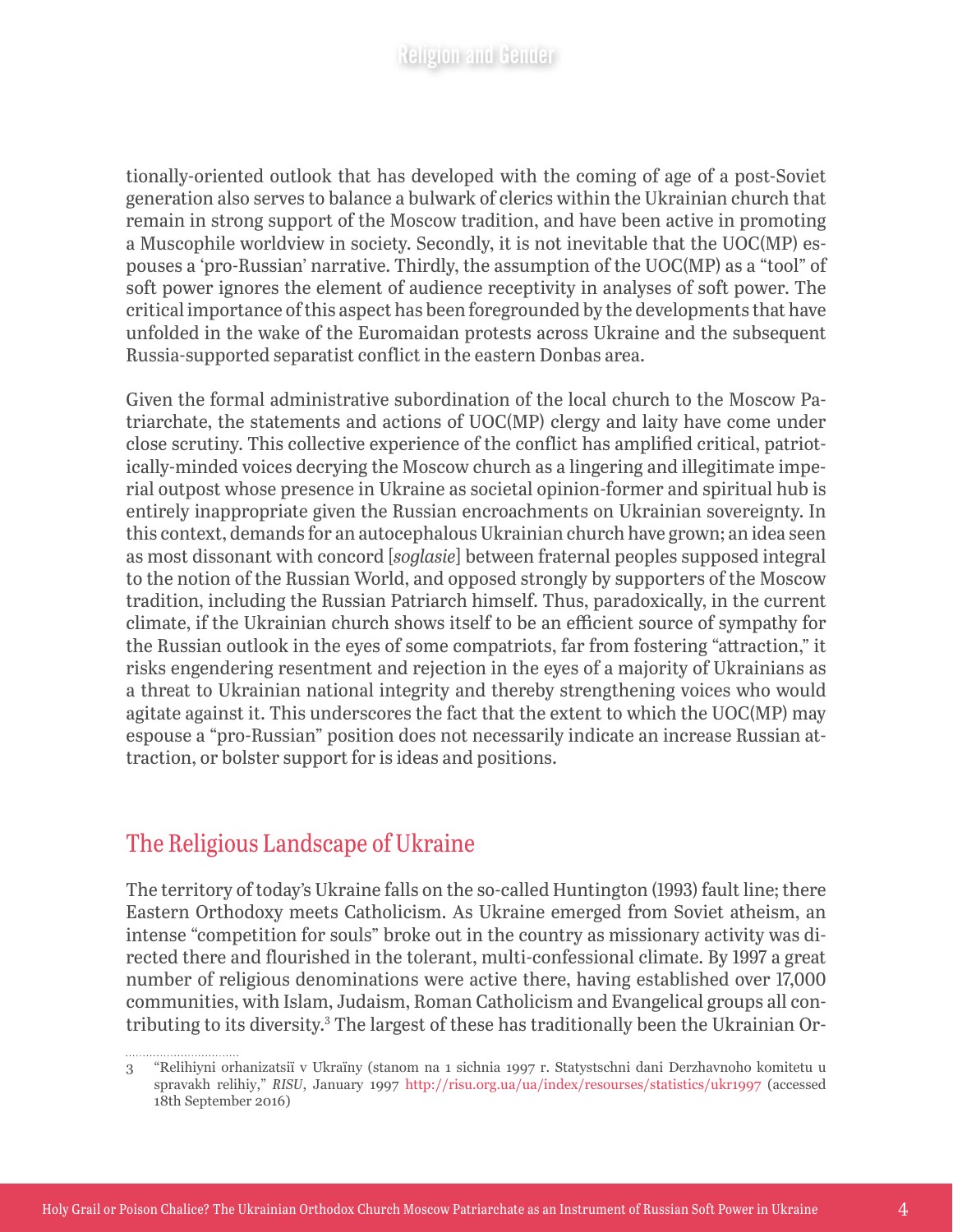thodox Church of the Moscow Patriarchate, which was conferred the status of autonomous church with wide-ranging powers of autonomy and in full communion with the Russian Orthodox Church and had 12,673 communities as of its peak in January 2014.

Initially, the main rival was the Ukrainian Greek Catholic Church, which was established in the 16th century and retains Orthodox rites while under the authority of the Pope in Rome. The great majority of its 3,763 churches are located in the Galicia [*Halychyna*] region of western Ukraine, which did not join the USSR until 1939 and it has always associated itself more with Central Europe than Russia.4 A further challenge arose in 1992, when former *locum tenens*, Metropolitan of Kiev and all Ukraine Filaret took the lead in issuing a self-declaration of independence to form the Ukrainian Orthodox Church of the Kyiv Patriarchate (UOC-KP), taking a minority of parishes and priests with him. This step was not accepted by the majority of Ukrainian bishops, and Filaret was subsequently defrocked and anathematised by the Moscow Patriarchate. Today, although the Kyiv Patriarchate remains outside the global Orthodox communion, the number of parishes has since increased three-fold, particularly during the presidency of Viktor Yushchenko (2005-2010), to 4,651 parishes in 2014. The Kyiv Patriarchate is associated with the promotion of a patriotic or even nationalistic narrative of Ukrainian history and statehood, and a pro-European geopolitical outlook and thus the religious divisions in Ukraine can also be interpreted through the lens of competitive tensions concerning Ukraine's proper geostrategic orientation.

In comparison with the contemporary secular West, the opinion forming potential of organised religion in society is quite significant as Ukraine is a relatively religious country, with over three quarters of the population considered themselves a believer, of which 70% profess Orthodoxy.<sup>5</sup>

As the main established denomination to emerge after the independence, the Moscow Patriarchate was well-placed to flourish. With 38.7% of all communities in 1997, the UOC(MP) had more than four times as many as the rival Ukrainian Orthodox Church of the Kyiv Patriarchate. However, the KP more than doubled the number of its communities in the space of a decade. Moreover, in 2006, a survey by the Razumkov Centre found that, when about their religion, 39.8% said they considered themselves as belonging to the Kyiv Patriarchate while 29.4% said the Moscow Patriarchate, suggesting that the dominance of the MP is not as clear-cut as the figures on the communities suggest.6

<sup>4</sup> 2014 data given for comparison.

<sup>5</sup> "Kil'kist' viruiuchykh Kyïvs'koho patriarkhatu v Ukraïni perevyshchyla kil'kist' Moskovs'koho," *Dzerkalo tyzhnia*, 15 May 2014. [http://dt.ua/UKRAINE/kilkist-viruyuchih-kiyivskogo-patriarhatu-v-ukrayini-perevischi](http://dt.ua/UKRAINE/kilkist-viruyuchih-kiyivskogo-patriarhatu-v-ukrayini-perevischila-kilkist-moskovskogo-143319_.html)[la-kilkist-moskovskogo-143319\\_.html](http://dt.ua/UKRAINE/kilkist-viruyuchih-kiyivskogo-patriarhatu-v-ukrayini-perevischila-kilkist-moskovskogo-143319_.html) (accessed 7th September 2016)

<sup>6</sup> "Viruyuchim yakoi tserkvi, konfesiï Vi sebe vvazhaete?," *Tsentr Razumkova Tsentr*, 20 April - 2 May 2006. [http://razumkov.org.ua/ukr/poll.php?poll\\_id=300](http://razumkov.org.ua/ukr/poll.php?poll_id=300) (accessed 6 November 2016)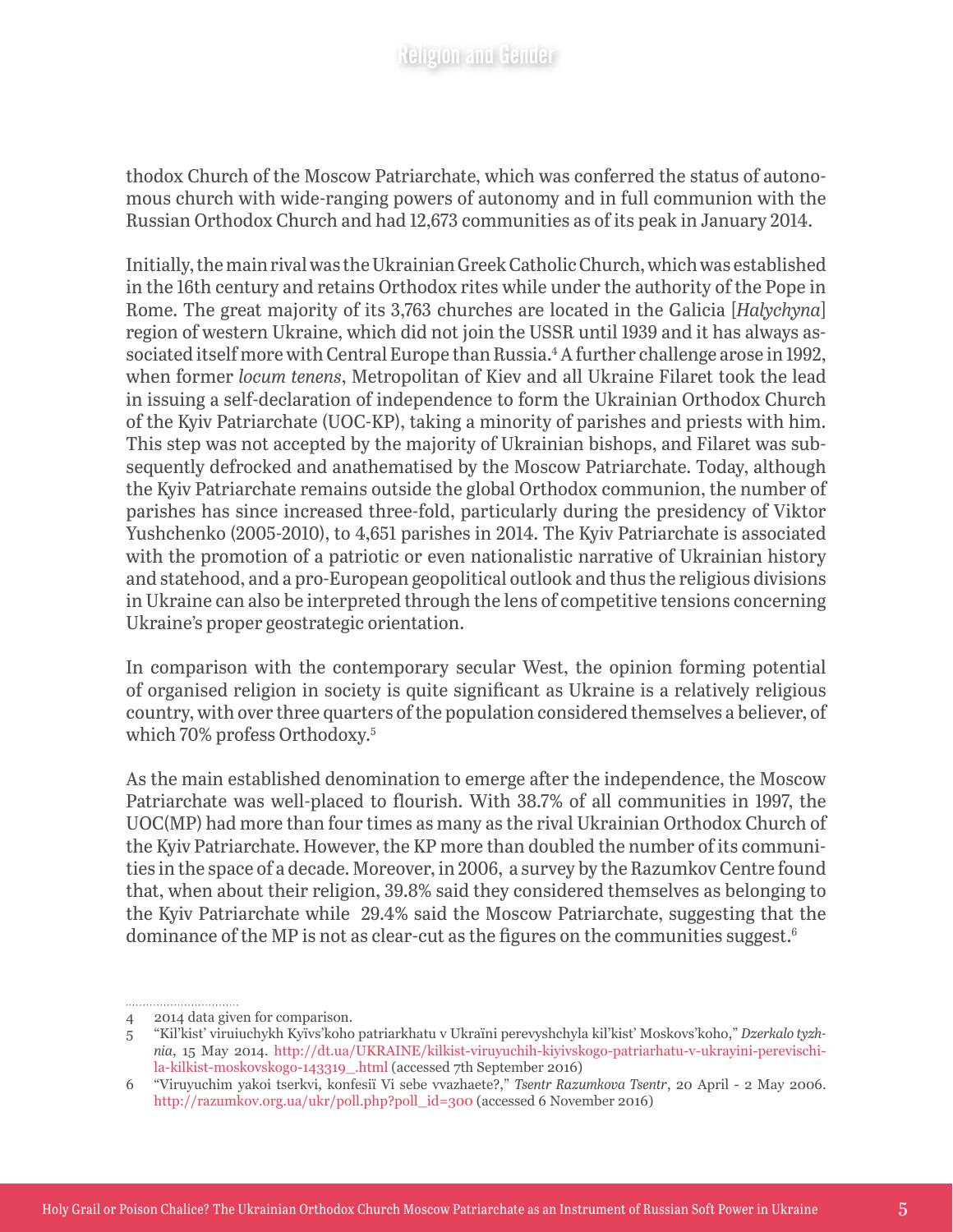Nevertheless, the church also has a significant presence in the mass media, where religious figures have been able to gain a relatively high profile, appearing on main secular channels at peak times and penning frequent columns in leading print media. It is also the best resourced religious denomination in Ukraine.7

Furthermore, since becoming head of the MP in 2009, Patriarch Kirill of Moscow and All Rus' - seen by some as the "second foreign minister of Russia"8 - placed a special emphasis on cultivating the relationship with the Ukrainian population. Strongly opposed to autocephaly for the Ukrainian church, he has frequently involved himself directly in Ukrainian life, paying frequent pastoral and official visits, honouring figures within the Yanukovych regime with church awards and generally raising the profile and dignity of the MP in Ukrainian society.

Thus, the UOC(MP) has been well placed to shape Ukrainian society, although it is important to consider the extent to which the UOC(MP) now performs as a specifically pro-*Russian* lever of influence in Ukraine.

#### Balance Between Kyiv and Moscow "Steering Wheels" of the UOC(MP)

The previous section demonstrated the potential for ideational influence of the UOC(MP) in Ukraine. This, however, should not be straightforwardly equated with direct Russian leverage in Ukraine. Indeed, the relationship between the Danilov Monastery, the seat of the Russian Orthodox Church on the Moskva River, and the UOC(MP) is not one that necessarily compels direct coordination. After the fall of the Soviet Union, at the moment when the Georgian and Armenian Orthodox Churches gained full autonomy from the Moscow Patriarchate, the Ukrainian Orthodox Church was able to negotiate the broadest powers of autonomy of any of the local churches affiliated to the Moscow patriarchate. According to a church decree (*Tomos*) of the Patriarch of Moscow and All Russia of 25-27 October 1990 and the church's own statute, the Ukrainian Orthodox Church has control over the management of its own administrative and financial affairs. Moreover, and crucially, Kyiv is able to appoint diocesan and vicar bishops without the approval of the Moscow, and the Metropolitan of Kyiv and all Ukraine is appointed by Ukrainian bishops, and only *blessed* [*благословляється*] by the Russian patriarchate,<sup>9</sup> rather than being appointed by him as is the case for churches under the Moscow Patriarchate with lesser degrees of ecclesiastical autonomy. Ukraine is also home to a number of seminaries for the training of future clergy, which potentially gives it independence 

<sup>7</sup> At its recent peak at the start of January 2014, it could count on 214 affiliated monasteries, 10,456 clerics, 20 educational establishments, 4,232 Sunday schools and 109 periodicals.

<sup>8</sup> Interviews with anonymous source close to the Kremlin by the author, Moscow June-July 2011.

<sup>9</sup> "Statut UPTs," *Ukrains'ka pravoslavnaia tserkva*. <http://orthodox.org.ua/page/statut-upts> (accessed 1st November 2016).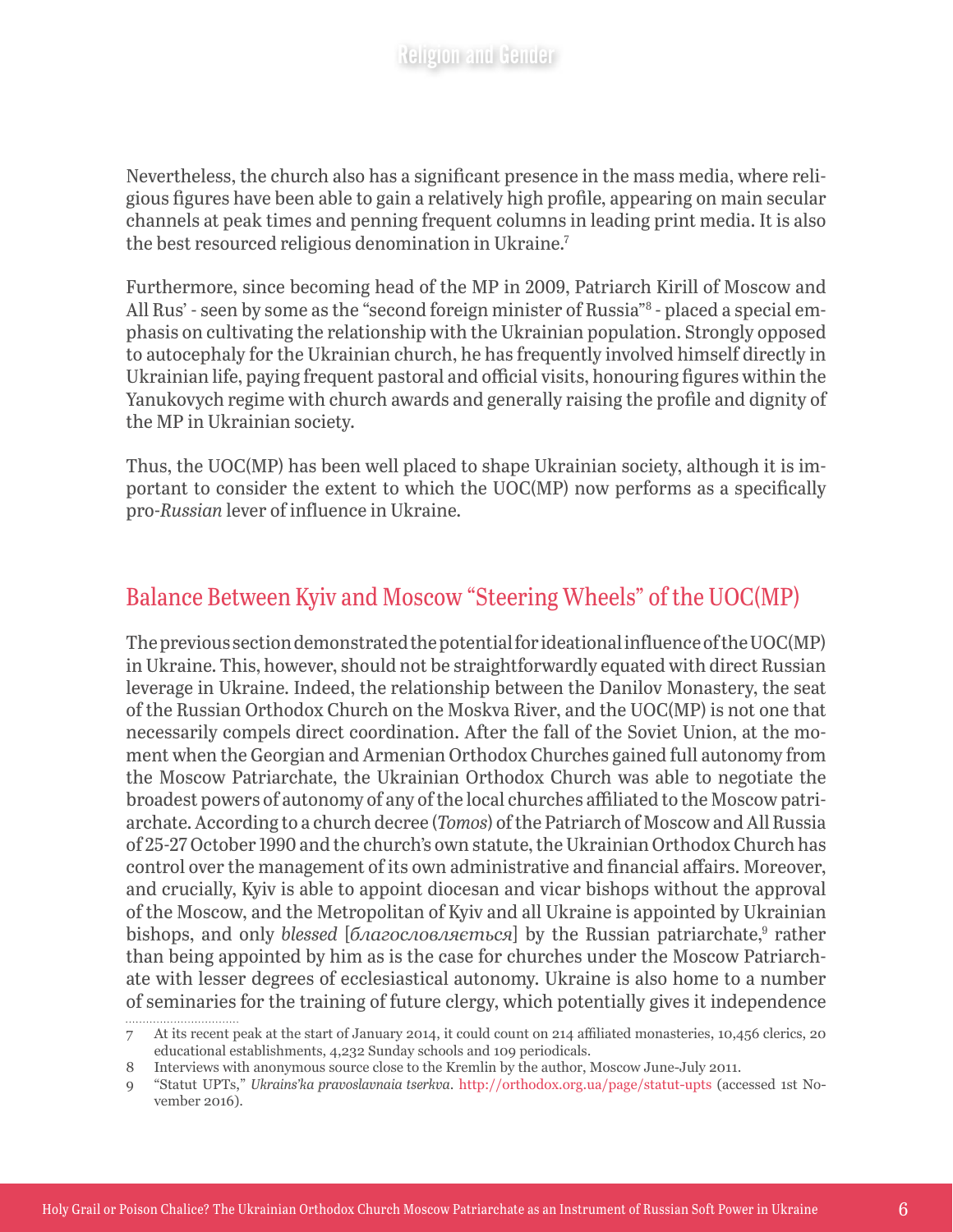in this regard; a matter of some significance with regard to the development of future generations of Ukrainian church leaders. Furthermore, as primate of the Ukrainian Church, the Metropolitan of Kyiv is a permanent member of the Holy Synod, the supreme governing body of the Russian Orthodox Church, second only to the Russian Patriarch himself. This further underpins the independence of the Ukrainian church by preventing Moscow from acting against the Kyiv leadership.

These arrangements have given significant freedom to the Kyiv church, and facilitated the emergence of a division in the episcopate, between those clerics supporting the socalled Moscow "steering wheel" and advocating close ties with the Russian church, and those adherents of the Kyiv "steering wheel" who favour developing the Ukraine flavour of the church, including support for autocephaly. These is a generational cleavage at work here, with older clerics tending towards ties with Moscow, and younger ones possessing a stronger Ukrainian vision. Metropolitans Volodymyr (1992-2014) and Onufriy (2014-) have both tried to stand for a balanced position in this debate (Olszański 2014).

These divergent trends have been reinforced by the fact that the MP is well established across the entirety of Ukraine, with the possible exception of the three Galician regions of L'viv, Ternopil' and Ivano-Frankivs'k. Indeed, its parishes are predominantly located in the more nationally oriented and rural regions of western and central Ukraine, rather than the southern and, especially, eastern regions which were more heavily influenced by Soviet culture and atheism. Thus, the outlook of the clergy of the MP, may be said to be as diverse as the population of Ukraine as a whole.10

| <b>All</b> | Western         | n        | <b>Central</b>  | n     | <b>Southern</b> | n     | <b>Eastern</b> | n        |
|------------|-----------------|----------|-----------------|-------|-----------------|-------|----------------|----------|
|            | Chernivtsi      | 404      | Cherkasy        | 470   | Crimea          | 512   | Dnipropetrovsk | 483      |
|            | Ivano-Frankiysk | 26       | Chernihiv       | 485   | Mykolaviv       | 250   | Donetsk        | 469      |
|            | Lviv            | 61       | Khmelnytsky     | 858   | Odessa          | 495   | Kharkiv        | 254      |
|            | Rivne           | 583      | Kirovohrad      | 195   | Kherson         | 314   | Luhansk        | 321      |
|            | Ternopil        | 121      | Kyiv Region     | 186   | Zaporizhzhia    | 289   |                |          |
|            | Volyn           | 547      | Kyiv City       | 562   |                 |       |                |          |
|            | Transcarpathia  | 574      | Poltava         | 394   |                 |       |                |          |
|            |                 |          | Sumy            | 341   |                 |       |                |          |
|            |                 |          | Vinnytsia       | 803   |                 |       |                |          |
|            |                 |          | <b>Zhytomyr</b> | 557   |                 |       |                |          |
| 10554      |                 | 2316     |                 | 4851  |                 | 1860  |                | 1527     |
| %          |                 | $21.9\%$ |                 | 46.0% |                 | 17.6% |                | $14.5\%$ |

Distribution of religious organisations affiliated to the Moscow Patriarchate by region of Ukraine (2004)

Source: http://risu.org.ua/en/index/resourses statistics/ukr-reg2004 (accessed 23rd June 2016)

<sup>10</sup> Interview with A. Zolotov conducted by the author in Moscow in June 2011.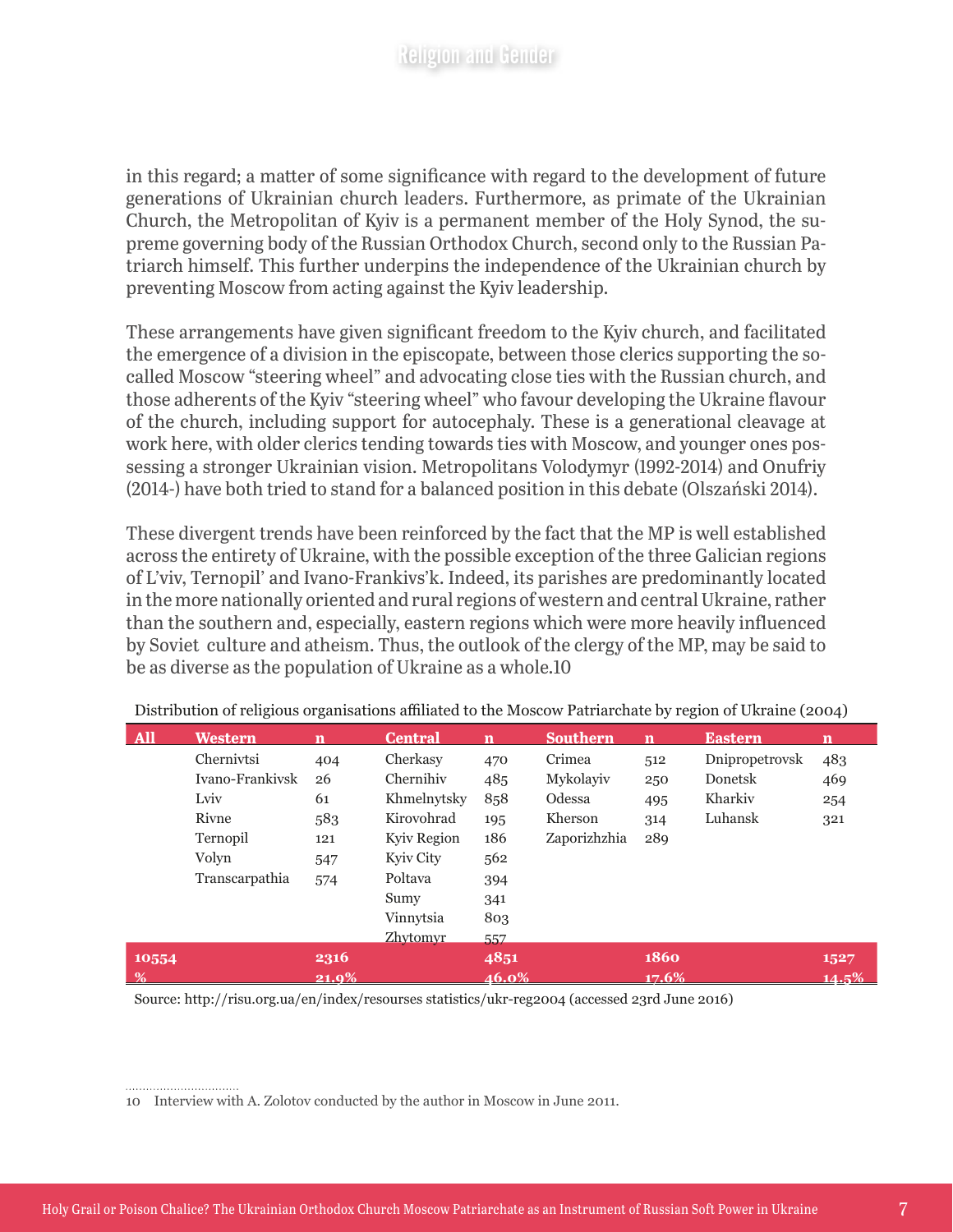Clerics associated with the Moscow "steering wheel" have tended to be more in harmony with the Russian outlook, and the Russian world narrative. Senior clerics considered as part of the pro-Moscow wing include Metropolitan Agafangel of Odessa and Izmail (b. 1938), Metropolitan Hilarion of Donetsk and Mariupol (b. 1951), Metropolitan Antonii of Boryspil and Brovary (b. 1967) (Olszański 2014, Mitrokhin 2015), Metropolitan Lazar of Simferopol and Crimea (b. 1939) (Richters 2012, 16) and Metropolitan Pavlo of Vyshgorod and Chernobyl, the abbot of the Kyiv-Pechersk Lavra (Mitrokhin 2015). Metropolitan Agafangel, for instance, has made statements reproducing the Kremlin perspective on the position of the Russian language in Ukraine, noting:

*It is not an exaggeration to say that the question of the preservation, protection and development of the Russian language is a part of a wider objective, namely, to defend the Orthodox civilization choice, the spiritual integrity and independence of the peoples inhabiting the vast space of the Holy Rus', the Church unity.*

*The struggle for the status of the Russian language is the struggle for real equality of the residents of Ukraine. Therefore, the questions of the state status of the Russian language, its free use in official documents, the legal field, of lifting the criminal yet formally legalized inhuman restrictions regarding the use of the "non-state language" on TV and radio are still on the agenda*. 11

Such interventions on topics beyond the realm of strict spirituality have only strengthened suspicions about the political intentions of the MP among the citizens of Ukraine, and served to undermine the standing of the institution, even prior to the Maidan and not only in the regions seen as more critical of Russia, but also among young people in the purportedly more pro-Russian eastern regions (Hudson 2015).

Furthermore, clerics more aligned with Moscow tend to emphasise the characterisation of the Kyiv Patriarchate as a schismatic outgrowth grounded in political reasons, and echo the Russian Patriarch in awaiting the "inevitable" return of the entire Ukrainian flock to the fold of the, as yet, only canonical Orthodox church in the country. Some within this group even ignore the existence of the UOC and "believe it to belong exclusively to the Russian Church" (Mitrokhin 2015: 14).

Meanwhile, the Kyiv "steering wheel" is led by Metropolitan Sofronii of Cherkasy (b. 1940) and Metropolitan Olexandr of Pereyaslav-Khmelnytsky and Vyshneve (b. 1977), who served as secretary and "right hand" to the late Metropolitan Volodymyr. Some believe that the numbers of clergy and laity associating<sup>12</sup> themselves with the patriotic ori-

<sup>11</sup> "Metropolitan Agafangel of Odesa and Izmail Calls to Protect Russian Language in Ukraine," *RISU*, 18 October 2011. [http://risu.org.ua/en/index/all\\_news/orthodox/uoc/44919/](http://risu.org.ua/en/index/all_news/orthodox/uoc/44919/) (accessed 24 April 2016)

<sup>12</sup> Viktor Yelenskyi, "How Do We 'Get Out From Moscow'?" *RISU*, 31 March 2016. [http://risu.org.ua/en/index/](http://risu.org.ua/en/index/expert_thought/authors_columns/vyelenskyi_column/62961/) [expert\\_thought/authors\\_columns/vyelenskyi\\_column/62961/](http://risu.org.ua/en/index/expert_thought/authors_columns/vyelenskyi_column/62961/) (accessed 1 November 2016)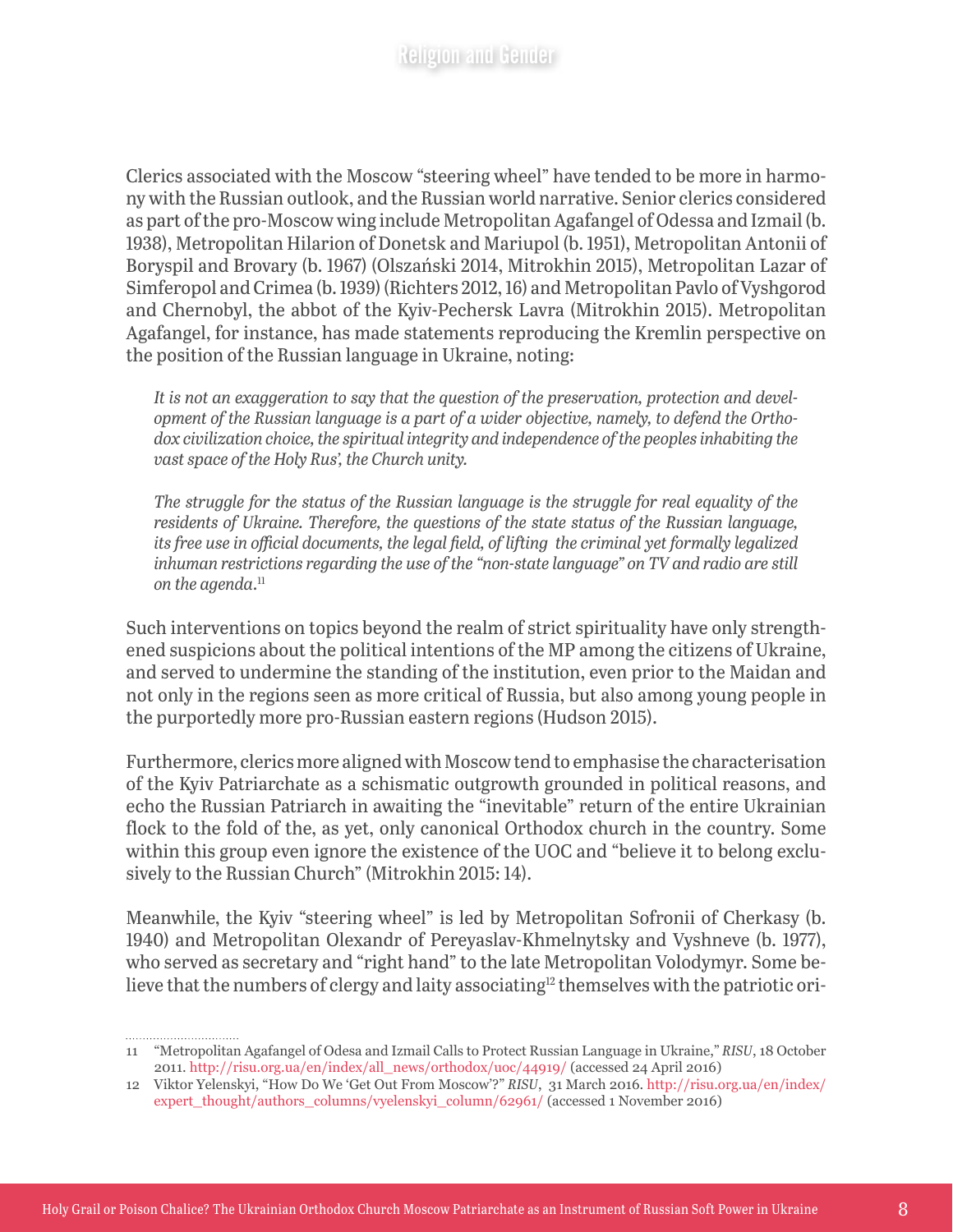entation are greater in number than those of the Muscophile wheel, although the latter seems stronger in terms of church leadership.

The Kyiv wing gained influence under Metropolitan Volodymyr as the MP strove to demonstrate its credentials as a genuinely Ukrainian church, not simply as the Ukrainian exarchate of the Russian church. With regard to language, a number of Ukrainianisation measures have been enacted, including the shift towards the almost exclusive use of Ukrainian on the MP website, and the use of Ukrainian language in church services.13

Furthermore, pro-Kyiv clerics of the Moscow Patriarchate have also engaged with issues of significance to patriotically-minded Ukrainians with a view to building greater national legitimacy for their church. For instance, in March 2013, academic and MP policy advisor Professor Archimandrite Viktor Bed' served a memorial liturgy for the repose of the soul of Ivan Mazepa, on the anniversary of the medieval Ukrainian hetman's 374th birthday. Mazepa is considered a great defender of Ukrainian statehood, but is anathema to Russia because of his defection from the Russian imperial army at the Battle of Poltava and remains a controversial figure in Moscow's eyes.14 Furthermore, the UOC(MP) conducts an annual commemorative event in the National Museum Memorial to Victims of Holodomors in Ukraine.15 The term Holodomor ("hunger-extermination") refers to the 1932-3 famine in Soviet Ukraine in which approximately 3 million Ukrainians perished and is considered by many as a genocide against the Ukrainian people perpetrated intentionally by the Soviet Union to quell Ukrainian nationalism, although Moscow denies this. The commemoration of this tragic period of Ukrainian history constitutes a show of support for narratives constitutive of Ukrainian nationhood, and a marker of difference from the position of Russia, whose claims to be a brotherly nation seem critically undermined by the murderous intent presumed by the Holodomor discourse. More recently, Metropolitan Oleksandr has spoken out directly against the Russian World narrative, and the failure of the MP to meet society's expectation through a "clear and unequivocal condemnation of modern imperialist policy of Russian military aggression."16

Thus, although Metropolitan Volodymyr maintained a neutral position in public, under his leadership the orientation of the UOC(MP) shifted in favour of the Kyiv wheel. Indeed, Volodymyr is reported to have been in favour of EU accession and of the eventual

<sup>13</sup> " UOC-MP Prepared to Switch to Services in Ukrainian," *RISU*, 7 February 2013, [http://risu.org.ua/en/index/](http://risu.org.ua/en/index/all_news/orthodox/uoc/51223/) [all\\_news/orthodox/uoc/51223/](http://risu.org.ua/en/index/all_news/orthodox/uoc/51223/) (accessed 24 April 2016)

<sup>14</sup> "Reps of UOC-MP Deny Validity of Anathema Declared on Ivan Mazepa," *RISU* 22 March 2013. [http://risu.](http://risu.org.ua/en/index/all_news/orthodox/uoc/51699/) [org.ua/en/index/all\\_news/orthodox/uoc/51699/](http://risu.org.ua/en/index/all_news/orthodox/uoc/51699/) (accessed 24 April 2016)

<sup>15</sup> "UOC-Moscow Patriarchate remembers victims of Holodomor," *RISU*, 22 November 2012. [http://risu.org.ua/](http://risu.org.ua/en/index/all_news/culture/religious_ceremonies/50314/) [en/index/all\\_news/culture/religious\\_ceremonies/50314/](http://risu.org.ua/en/index/all_news/culture/religious_ceremonies/50314/) (accessed 24 April 2016)

<sup>16</sup> Metropolitan Oleksandr (Drabynko), "Ukrainian Orthodoxy: Path to Recovery of Church Unity, Part II," *RISU*, 5 July 2016. [http://risu.org.ua/en/index/studios/studies\\_of\\_religions/63886/](http://risu.org.ua/en/index/studios/studies_of_religions/63886/) (accessed 1st November 2016)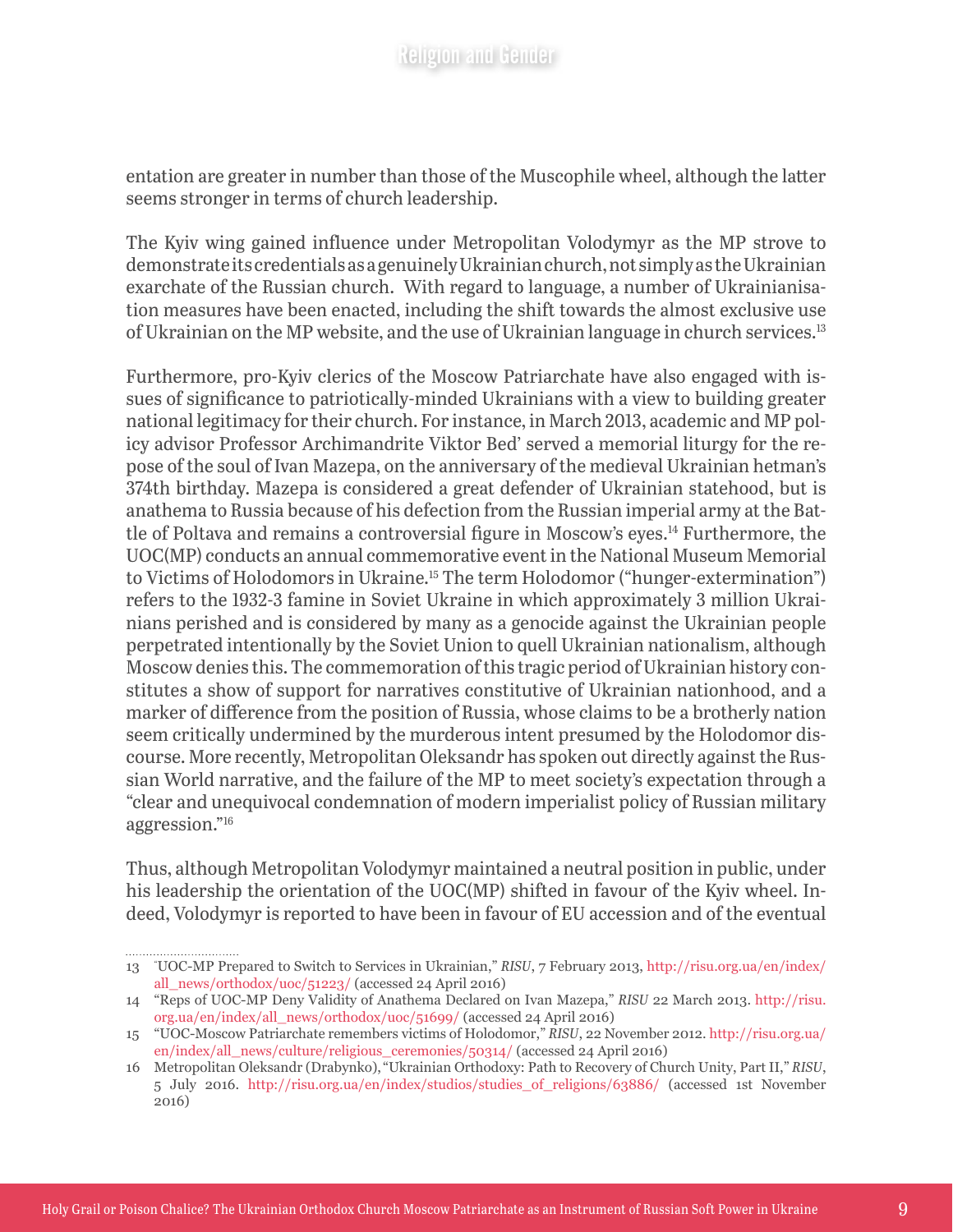autocephaly of the UOC as the leading church of Ukraine.<sup> $\Gamma$ </sup> According to Archbishop Yevstratii, the secretary of the Synod the UOC-KP, he began to "actively resist Moscow's schemes."18 Yet, as the septuagenarian primate (b. 1936) began to ail, a power struggle emerged as pro-Russian elements within the episcopate strove to push the Kyiv church back towards Moscow. During a debate in 2011/12 about church rules and governance, for instance, Metropolitan Hilarion lobbied to bring the Statutes of the UOC(MP) in line with those of the Russian Orthodox Church, which would have meant the selection of Primate and bishops from among a pool of candidates approved by the Russian Patriarch and Holy Synod in Moscow, thereby greatly reducing the freedom of the Ukrainian church.19 However, even as Metropolitan Volodymyr's strength failed, and he came to rely increasingly on his secretary, Archbishop Oleksandr, he was able to resist such pressures on his leadership. Following the death of Metropolitan Volodymyr on 5 July 2014, *locum tenens* Metropolitan Onufriy was elected as Primate. Metropolitan Onufriy, though perhaps lacking the personal authority that was the bedrock of Volodymyr's strength, is seen as relatively bi-partisan, belonging neither to the Kyiv nor the Moscow faction of the UOC (Mitrokhin 2015; Olszański 2014).

This section sought to demonstrate that the structures and statutes of the Ukrainian Orthodox Church do not provide a basis for the church to be directly instrumentalised as a tool of Russian cultural and spiritual influence abroad. On the contrary, they provide the local church with significant powers to develop an indigenous church, as has to some extent happened. Nevertheless, it is clear that a significant number of individual clerics, including senior ones, espouse a position congruent with that of the Russian Patriarchate and the Kremlin in reproducing and thereby giving life to the discourse of the Russian World. The exact nature of the relationship between pro-Russian clerics and the Danilov Monastery is not readily apparent and remains under-researched (Richters 2012: 99). There is a lack of evidence to support the claim they are "strictly controlled" by Moscow,<sup>20</sup> and it seems more likely that "pro-Russian" clerics act from their own volition and are genuinely convinced of the rightfulness of maintaining the tradition. This supposition may be supported by the fact that many clerics associated with the Kyiv wheel have tended to be younger clergy who came of age in independent Ukraine, whereas older clerics were formed in the tradition of the Exarch of Ukraine as an integral part of the Russian church. The media convey statements to the effect

<sup>17</sup> Metropolitan Oleksandr (Drabynko), "Ukrainian Orthodoxy On the Eve of pan-Orthodox Council, Part III," *RISU*, 7 July 2016 [http://risu.org.ua/en/index/studios/studies\\_of\\_religions/63890/](http://risu.org.ua/en/index/studios/studies_of_religions/63890/) (accessed 1st November  $2016$ <sup>)</sup>

<sup>18</sup> " Rep of Kyivan Patriarchate: Decision of Synod of UOC is Step towards Liquidation of Its Independence," *RISU*, 23 February 2012 [http://risu.org.ua/en/index/all\\_news/orthodox/uoc/46983/](http://risu.org.ua/en/index/all_news/orthodox/uoc/46983/) (accessed 24th April 2016)

<sup>19</sup> "Committee of Ukrainian Orthodox Church Bring[sic] Its Statutes in Line with Statutes of Russian Church," *RISU*, 21 March 2012 [http://risu.org.ua/en/index/all\\_news/orthodox/uoc/47398/](http://risu.org.ua/en/index/all_news/orthodox/uoc/47398/) (accessed 24 April 2016); Statute of Russian Orthodox Church: <https://mospat.ru/ru/documents/ustav/xi-2/>

<sup>20</sup> Oleksandr Sahan, "New Challenges in Orthodoxy in Ukraine - Will There Be New Responses?", *RISU*, 2 July 2013. [http://risu.org.ua/en/index/expert\\_thought/analytic/52824/](http://risu.org.ua/en/index/expert_thought/analytic/52824/) (accessed 6 Sept 2016)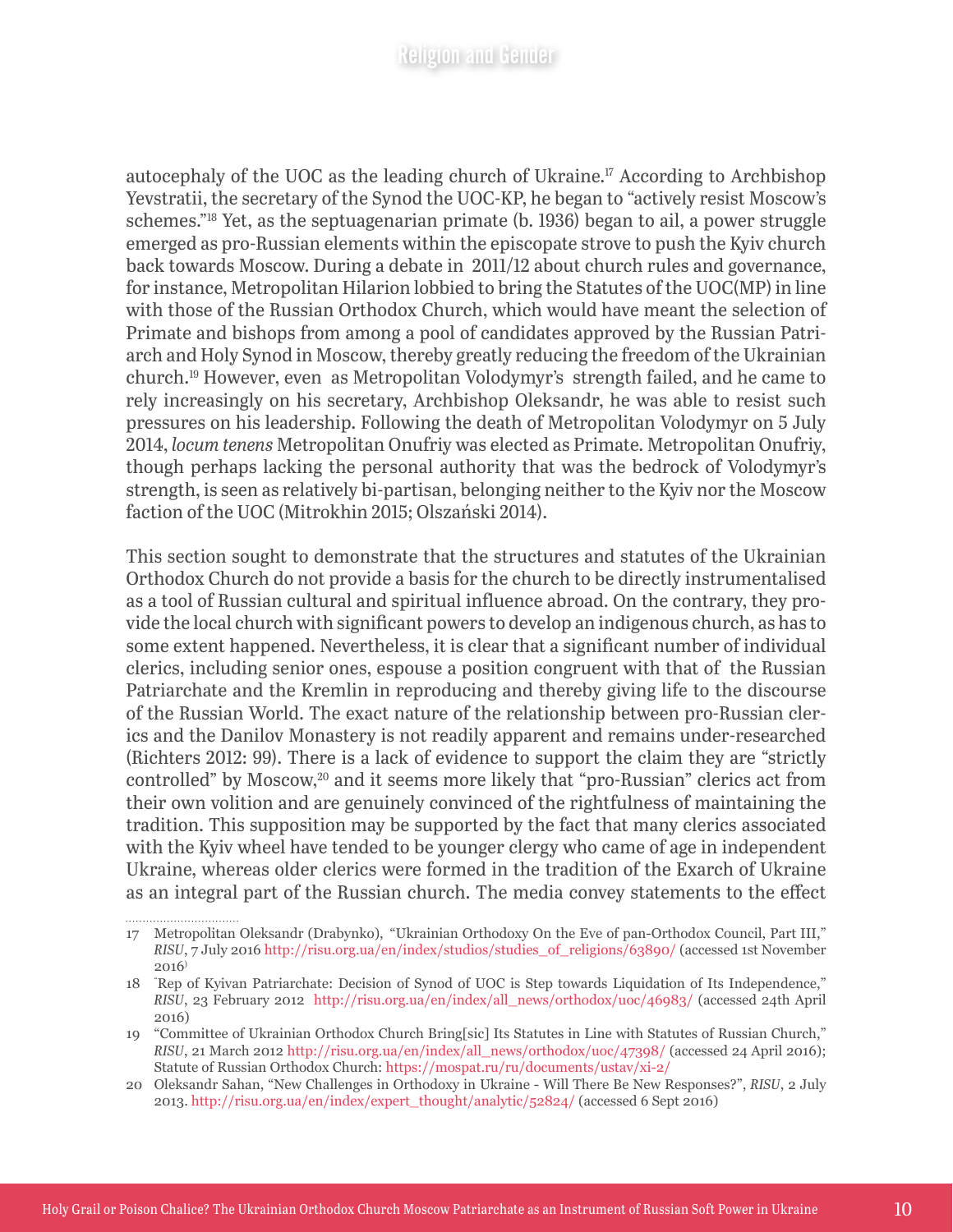that clerics of the UOC(MP) are subject to lobbying by church benefactors in the form of Moscow-oriented oligarchs and politicians, but it is difficult to independently assess the veracity of these claims or their alleged impact.<sup>21</sup> The leadership of the Ukrainian Church has tended to resist pressure and steer a middle course. Thus, while the Kremlin and its partners might wish the UOC(MP) to assume a puppet status, Kyiv has by no means been compliant in this. Now, having critically examined the notion of Moscow Patriarchate as a tool of leverage, the following section will examine the role of the UOC(MP) in the Euromaidan protests and the how this has impacted upon the church's standing in society.

#### The UOC(MP) Before, During and After the Euromaidan

The tumultuous events of the Maidan exacerbated the internal tensions and external challenges that the UOC(MP) had faced even prior to the "Revolution of Dignity." This section will outline how the experience of the anti-government protests, the subsequent Russian annexation of Crimea and involvement in the so-called separatist conflict in the Donbas impacted upon the ability of the UOC(MP) to effectively lead Ukrainian public opinion in a pro-Russian direction.

In retrospect, the collective national experience of the Euromaidan and the events that followed in its wake may prove to be a turning point for the fate of the Moscow Patriarchate in Ukraine. The conflict with Russia united Ukrainians in a spirit of defiance, while also forcing individuals and groups like the church to be clear about which of the opposing sides they stood for. This evaporation of the middle ground is awkward for the MP, which in some ways could be argued to have represented the spiritual aspect of a kind of genuinely hybrid Russian-ish Ukrainian identity; not necessarily looking longingly to the Russian state, but expressing a legitimate Russophone Ukrainian personality, distinct from the more folkish, Central European narrative emanating from the nationalist heartland in Halychyna. Yet this identity itself has come into question. The pressure on the MP is particularly intense as the protests came to have quite a strong spiritual dimension (Marynovych 2015), both due to the practical and moral support provided by religious figures, and in the sense of the more unified national spirit that emerged through this experience, and bolstered calls for an united autocephalous Ukrainian Orthodox church as the only dignified embodiment of national independence.

The largest rally in Ukraine since the Orange Revolution of 2004 took place on 18 November 2013, urging President Yanukovych to sign the Deep and Comprehensive Free

<sup>21</sup> Lana Samokhvalova, "His Beatitude Vladimir's Cross. Why Alexander Drabynko Was Fired?" Ukrinform, 26 May 2015, <http://www2.stetson.edu/~psteeves/relnews/150527b.html> (accessed 4th October 2016). See also Metropolitan Oleksandr (Drabynko), "Ukrainian Orthodoxy: Path to Recovery."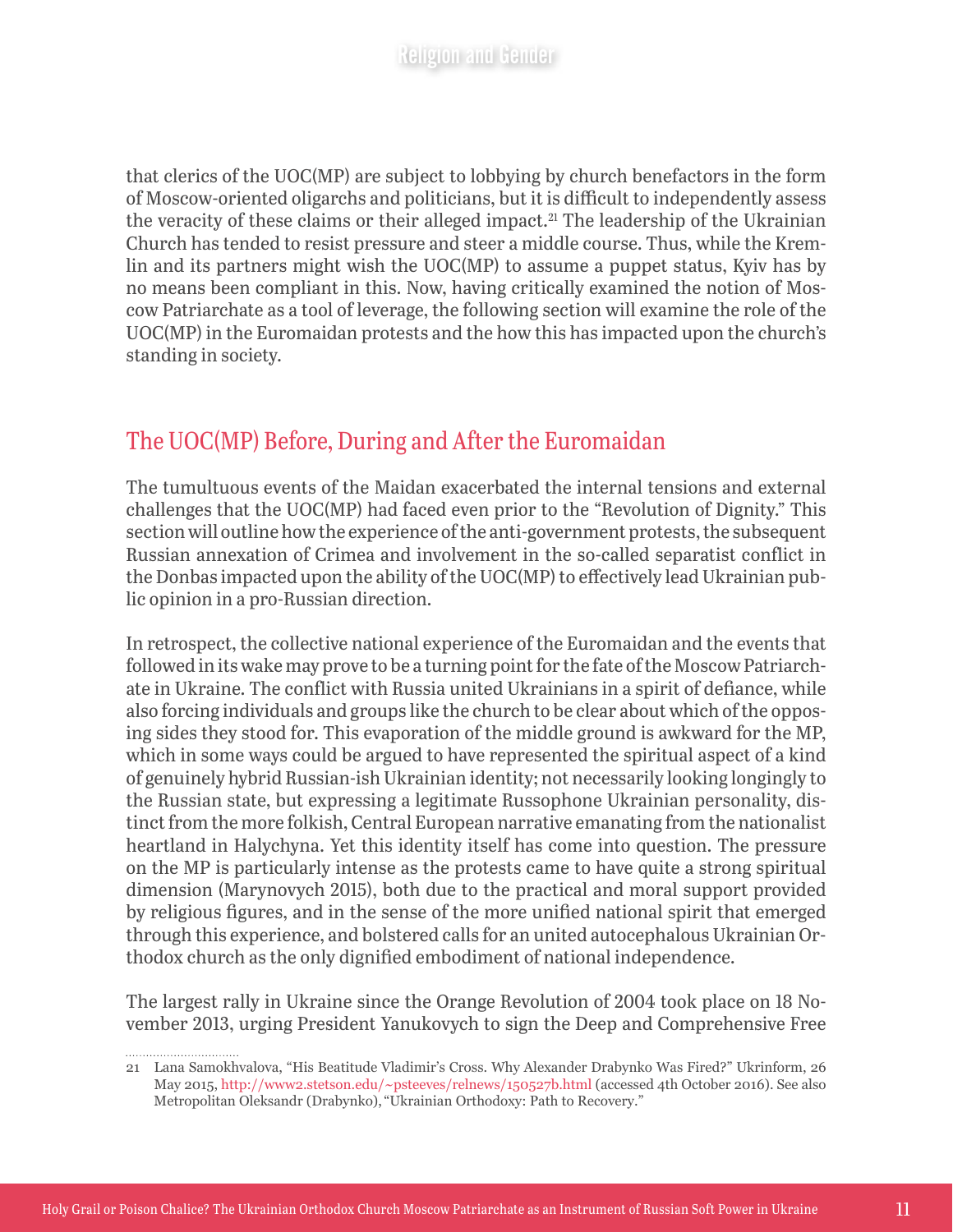Trade Agreement with the EU that would bring Ukraine closer to Europe Union. Protests became established on the Maidan on the night of 21-22 November, following public disclosure that the Council of Ministers, on the instigation of the president, had suspended preparations for the signing of the association agreement.

At the outbreak of the protests, the MP found itself in an awkward position due to its active and more prominent cooperation with the Yanukovych administration (2010-2014). Furthermore, despite that fact that Metropolitan Volodymyr is said to have privately favoured EU integration, much of the clergy of the MP, particularly the pro-Moscow wing, has been openly hostile towards European liberal values and struggled to overcome its discomfort with the protest movement that began as a rallying of young patriotic liberals. Accordingly, some leading clerics of the Moscow wing took a negative stance to the protests, with Metropolitan Agafangel openly condemned the Euromaidan, and Metropolitan Hilarion also criticising it (Olszański 2014). Not only did the UOC(MP) delay rallying to the cause, but pro-Russian organisations associated with political Orthodoxy (Bogomolov and Lytvynenko 2012), namely the Alexander Nevsky Orthodox Brotherhood and the Orthodox Choice organisation and People's Assembly [*Narodnyy Sobor*] movement also held a procession in Kyiv on 6 December to protest against the Maidan. They marched under the slogan "Ukraine, Russia and Belarus are the Holy Rus'!' and called upon St. Alexander Nevsky, a patron saint of Russia, to "protect Rus" from the foreign faith, primarily Western Euro-sodomic[*sic*] expansion, which is again rising against our people."22 Despite the apparent Muscophilia, such organisations of political orthodoxy generally do not follow the official line of the MP and represent different religio-political shades of ideological extreme.23 During his tenure, Metropolitan Volodymyr tried to distance his church from the political Orthodox, however, the fact that they reproduce the narrative of Russian World under a religious banner may have muddied the water and cemented the notion of MP opposition to Euromaidan in the popular imagination.

At the outset of the protests, other churches of Ukraine had likewise been hesitant about becoming involved, although this changed quite quickly and religious organisations became very close to the heart of the Maidan. The Ukrainian Greek Catholic Church (UGCC) was quickest to rally to the side of the protesters, and became very active. The KP was somewhat slower to show its support to the protests, but having done so, engaged energetically, becoming practically the "official church" of the Maidan. Evangelical groups also played a key role, even in Donetsk region where a prayer marathon was held over many months. Yet before long, under the leadership of Metropolitan Volody-

<sup>22</sup> "Orthodox Christians to Hold Sacred Procession in Kyiv," *Interfax: Russia & CIS General Newswire*, 2 December 2013.

<sup>23</sup> Mitrofanova (2005) notes the following groupings of political Orthodoxy: political fundamentalism, contemporary pan-Slavism, neo-Eurasianism, Orthodox Communism and Russian nationalist quasi-Orthodoxy. As she herself notes (p. 37), in practice it is only possible to distinguish between these different versions as ideal types since they are ultimately different facets of the same ideology.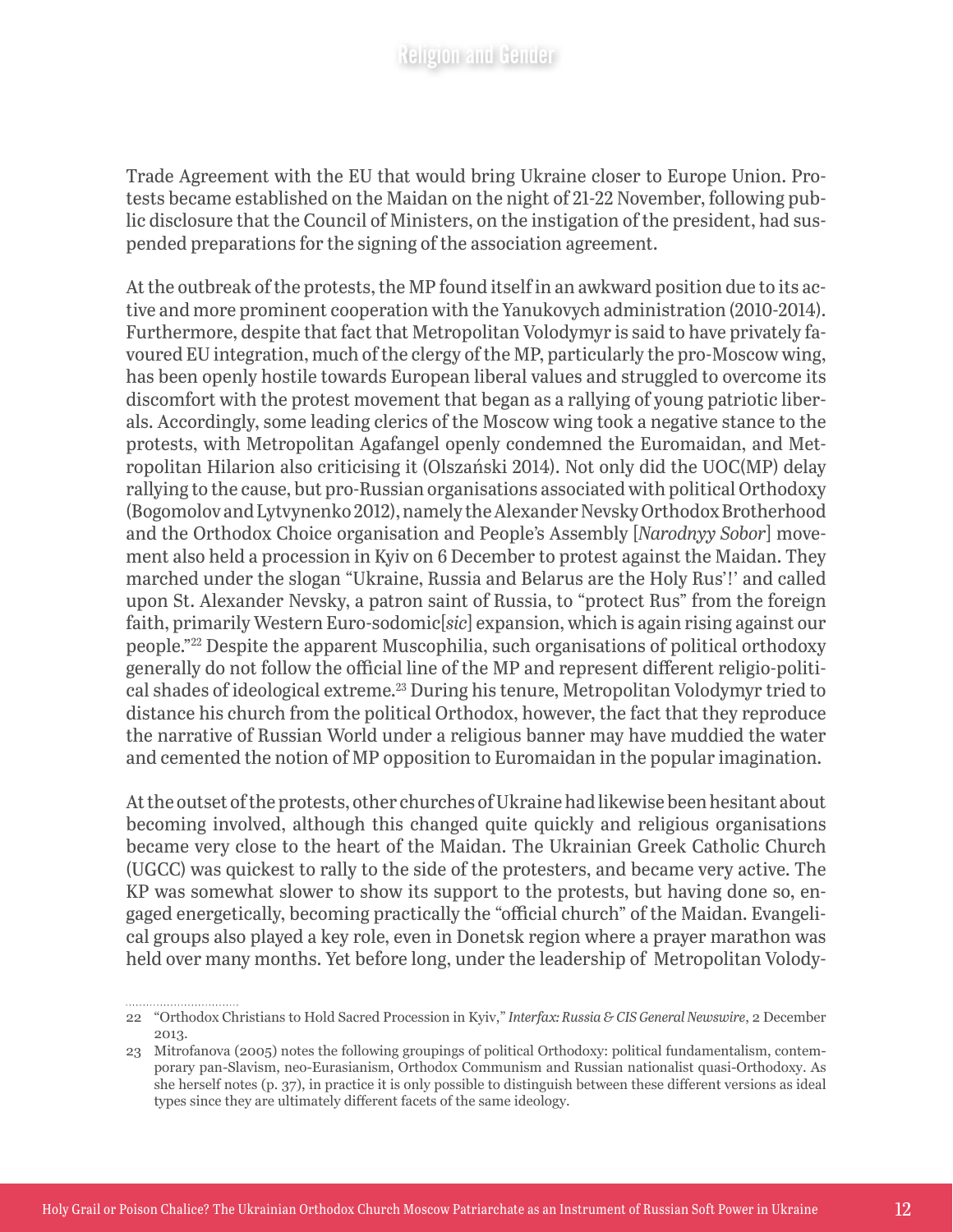myr, the UOC(MP) joined the other churches on the Maidan, following a statement by the Primate on 30th November 2013 to the following effect:

*I give my blessing to all the churches and monasteries of the Ukrainian Orthodox Church to chant the prayer for the multiplication of love and eradication of any animosity and hatred as of Sunday, December 1, and on all the days of Christmas fasting, through to January 6, 2014.24*

Protests continued on Independence Square (*Maidan nezalezhnosti*), but had seemed to be fizzling out until, on the night of 30 November, riot police stormed the protesters' encampment in central Kyiv in the early hours using batons, stun grenades and deploying what EU officials later labelled "excessive force" in an attempt to disperse the thousand of protesters remaining on the square. On this night religion came closer to the heart of the Maidan as around 500 fleeing protesters took refuge from the police in the iconic gold-domed St Michael's Monastery, which is under the KP. The monks counselled the protesters not to fight evil with evil and enabled them to regroup. Church involvement generally increased henceforth as "tent-churches" were established on the Maidan, prayer vigils were held and choirs sang. A medical station was set up in the grounds of St Michael's Church, where even surgery was conducted on those injured during the demonstrations. As the protests continued through the freezing days of December, and "self defence units" composed of ex-military and police came to Kyiv to support the protesters, the protests acquired a further religious aura when the bells of the St Michael's Monastery rang out on the night of 11 December, as in former times, to warn of trouble, as the riot police again tried to clear the Maidan. Led by Father Buryadnyk of the UGCC, cassocked priests placed themselves between the riot police and demonstrators, reciting prayers until eventually the police withdrew. In a further nod to the spiritual nature of events, those pro-Maidan activists who perished in the course of the protests are known as the "Heavenly Hundred."

The night of 30 November may be seen as the moment of radicalisation of the protest as many more Ukrainians, outraged by the rough treatment of citizens that was widely covered on opposition television channels, joined the demonstrations, swelling numbers to an estimated 400,000 to 800,000.25 Over time, the protests broadened from the initial anger at Yanukovych's apparent volte-face on signing the EU agreement to an expression of general dissatisfaction with the corruption, ineffectiveness and lack of respect of the Yanukovych administration.

<sup>24</sup> "Prayer for Eliminating Discord to be Chanted in all Eastern Orthodox Churches in Ukraine," *ITAR-TASS*, 30 November 2013<http://tass.ru/en/world/709667>(accessed 1 November 2016)

<sup>25</sup> Brian Whitmore, "Ukraine's Threat to Putin: Why the Protests in Kiev Could Deal a Major Blow to Official Corruption in Russia," *The Atlantic*, 6 December 2013. [http://www.theatlantic.com/international/ar](http://www.theatlantic.com/international/archive/2013/12/ukraines-threat-to-putin/282103/)[chive/2013/12/ukraines-threat-to-putin/282103/](http://www.theatlantic.com/international/archive/2013/12/ukraines-threat-to-putin/282103/) (accessed 8th September 2016)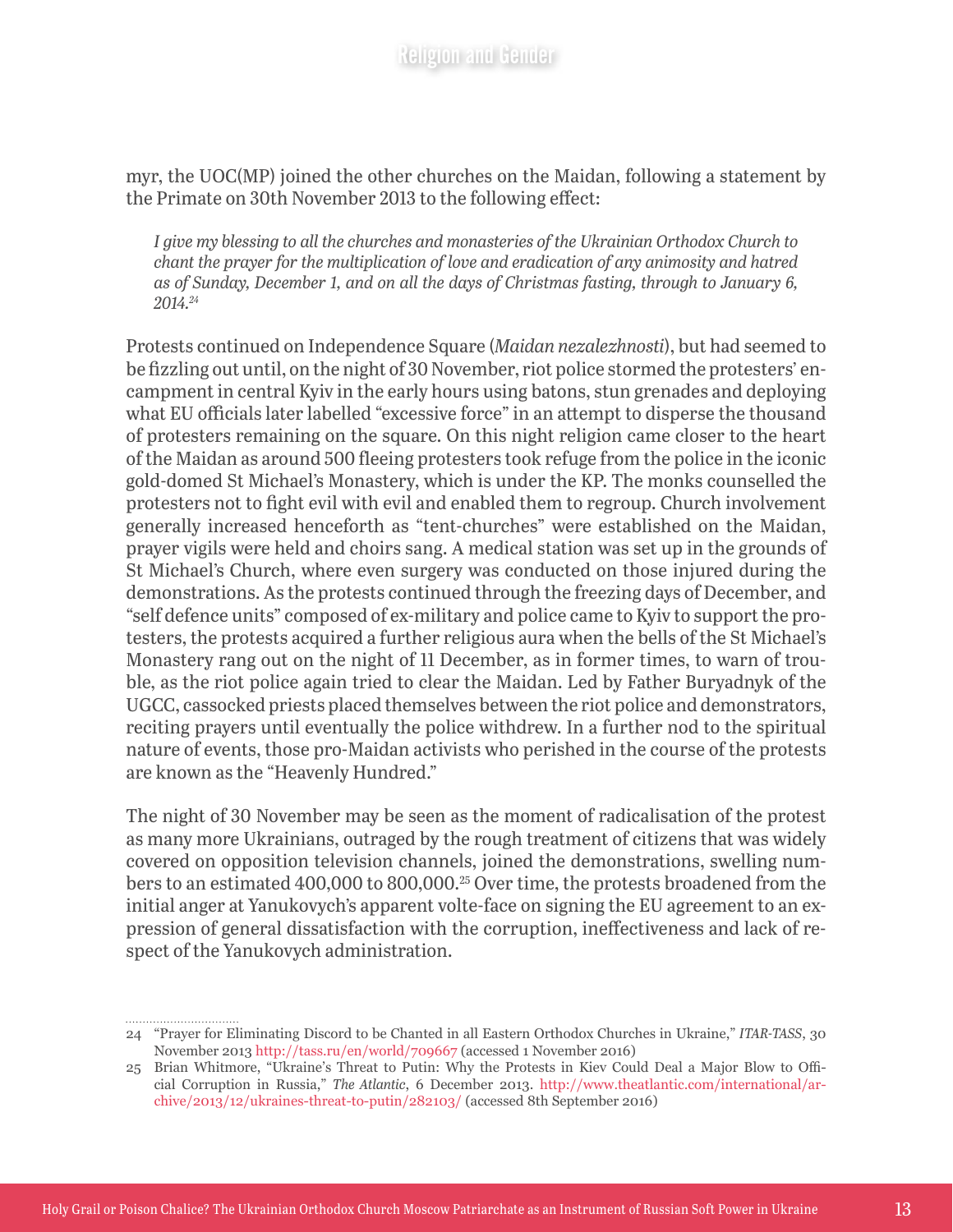The atmosphere of the protests was quite ecumenical, with priests from all the of three main Orthodox Churches participating alongside Catholics and Evangelical Christians. The Moscow Patriarchate has sometimes been criticised for not being part of the Maidan movement, but its spokespeople maintain that its priests did attend, albeit on a more individual basis and being less visible as they weren't among the activists and organisers (Olszański 2014). Furthermore, the All-Ukrainian Council of Churches and Religious Organizations, then chaired by Metropolitan Volodymyr, issued a joint statement on 15 December conveying four main points: that the government should listen to the people; violence is unacceptable; Ukraine is an indivisible state; and dialogue is the only legitimate path. The churches thereby interceded on behalf of the people.

Yet despite shared spiritual values and much common doctrine between Ukraine's main churches, the political outlook was clearly fractured. When the MP came out in support of the protesters it did so in a way that tried to maintain neutrality between two sides, appealing to overarching Christian values. Metropolitan Volodymyr, for instance, stated:

*We call on all the clerics and laity of the Ukrainian Orthodox Church, regardless of their political convictions, to join ranks in a common prayer for peace, love and concord, for elimination of discords and enmities, for prevention of violence, and for the surmounting of contradictions.26*

Yet in the intensely patriotic atmosphere that became even more highly charged as a result of the occupation of government administrative buildings in the eastern region by anti-Kyiv groups in March 2014 and the annexation of Crimea on 18th March 2014, a narrative came to prevail whereby such calls for peace felt insufficiently patriotic in their failure to truly acknowledge popular outrage at these events. Depoliticised talk of peace and reconciliation seemed to fit neatly in a Moscow Patriarchate tradition of giving implicit support to the incumbent regime (Mitrofanova 2005: 166). By contrast, while priests from other denominations prayed for peace and love, they did so in a way which lent specific support to the insurrectionary movement. For instance, Father Yuriy of the Ukrainian Orthodox Church(KP), stated: "We are supporting these people in their fight for liberty and freedom, which God granted to each man."27 Likewise, Father Korneliy, priest of the UGCC, called on protesters to "Pray for the enemies, forgive them but you have to fight for your destiny and independence." Whereas the MP refrained from comment on political issues, Father Lyubomyr Sapranyuk, a Greek Catholic priest from L'viv in western Ukraine, for example, resonated with much public opinion in explicitly condemning Yanukovych, stating on 7 February 2014 that "I am here to support these

<sup>26</sup> "Prayer for Eliminating Discord."

<sup>27</sup> Maria Danilova, "Bonfires, Borscht, Wool Socks, Humor Keep Massive Ukraine Protests Alive," *Associated Press*, 7 December 2013. [http://www.ctvnews.ca/world/bonfires-borscht-wool-socks-humour-keep-ukraine](http://www.ctvnews.ca/world/bonfires-borscht-wool-socks-humour-keep-ukraine-protests-alive-1.1579360)[protests-alive-1.1579360](http://www.ctvnews.ca/world/bonfires-borscht-wool-socks-humour-keep-ukraine-protests-alive-1.1579360)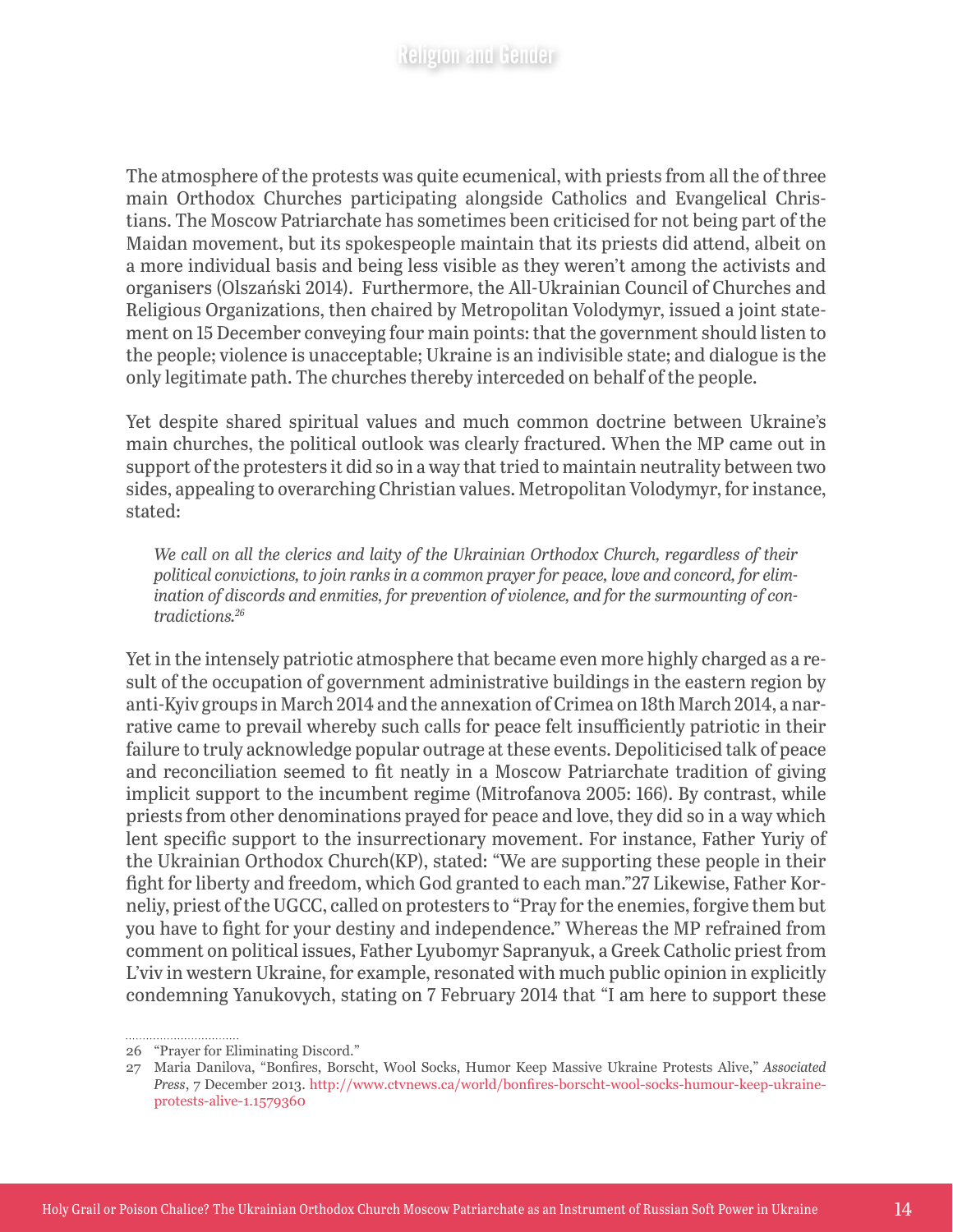people so that there is a change at the top," adding "The current authorities are evil, anti-nation. They only want to enrich themselves."28

In such ways, Ukraine's revolution of dignity has challenged the post-Soviet model of church-state-society relations, whereby the church has tended to focus more on cultivating the state to ameliorate its standing in society, rather than discharging its pastoral duties towards its flock. Recognising the emboldened citizenry, the churches at the heart of the Maidan sought to show themselves as able and willing to work for and with the people. The Kyiv Patriarchate came to represent that spirit, with its 84-year old leader Patriarchate Filaret declaring,

*Our church is together with the people [...] It supports Ukraine entering the European Union. We pray to God that he will help us enter the European Union in order to keep our statehood, to keep peace and to improve the life of the people.29*

The UGCC also spoke out for integration into European standards of law and justice, albeit while maintaining Ukraine's cultural distinctiveness. By contrast, the leader of the Moscow Patriarchate, Patriarch Kirill of Moscow and All Russia, struck a discordant note in Kyiv's patriotic atmosphere of the time with his emphasis on the importance of preserving the unity of Russia, Ukraine and Belarus that "continues to be a great spiritual and civilised drive of [the] present-day world."30 The Holy Synod of the Russian Orthodox Church in Moscow, of which the Metropolitan of all-Ukraine and Kyiv is a senior figure, also reproduced the narrative of the Kremlin in hinting at the involvement of foreign parties:

*We realize the people of Ukraine have different outlooks for the future of their country and we respect the rights of its people for the choice of their own pathway but still it is important ensure that the pathway is really chosen by the people and is free and based on the knowledge of all the pros and cons rather than dictated by someone's external will.31*

After the flight of Yanukovych from Ukraine in late February 2014 the UOC(MP) offered its support to the interim government. Yet although the official position articulated by the Metropolitan of Kyiv maintained political neutrality and steered clear from references to the supposed orchestration of a coup d'état in Kyiv and other core tropes of the Russian narrative, the leadership has not been able to maintain meaningful discipline

<sup>28</sup> Michel Viatteau, "Spiritual Message Bolsters Ukraine's Protests," *Agence France Presse*, 7 February 2014, <http://www.themalaymailonline.com/print/world/spiritual-message-bolsters-ukraines-protests>

<sup>29</sup> David M. Herszenhorn and Oksana Lyachynska, "Kiev Protesters See Potent Ally Under a Spire," *New York Times*, 5 December 2013. [http://www.nytimes.com/2013/12/05/world/europe/ukrainian-protest](http://www.nytimes.com/2013/12/05/world/europe/ukrainian-protesters-find-powerful-ally-in-orthodox-church.html)[ers-find-powerful-ally-in-orthodox-church.html](http://www.nytimes.com/2013/12/05/world/europe/ukrainian-protesters-find-powerful-ally-in-orthodox-church.html)

<sup>30</sup> "Patriarch Kirill Calls for Preserving Unity of Russia, Ukraine, Belarus," *ITAR-TASS*, 3 January 2014. [http://](http://tass.com/russia/713726) [tass.com/russia/713726](http://tass.com/russia/713726)

<sup>31</sup> "Russian Church Urging People of Ukraine to Avert "Spiritual Blinding',' ITAR-TASS, 26 December 2013. <http://tass.com/non-political/713066>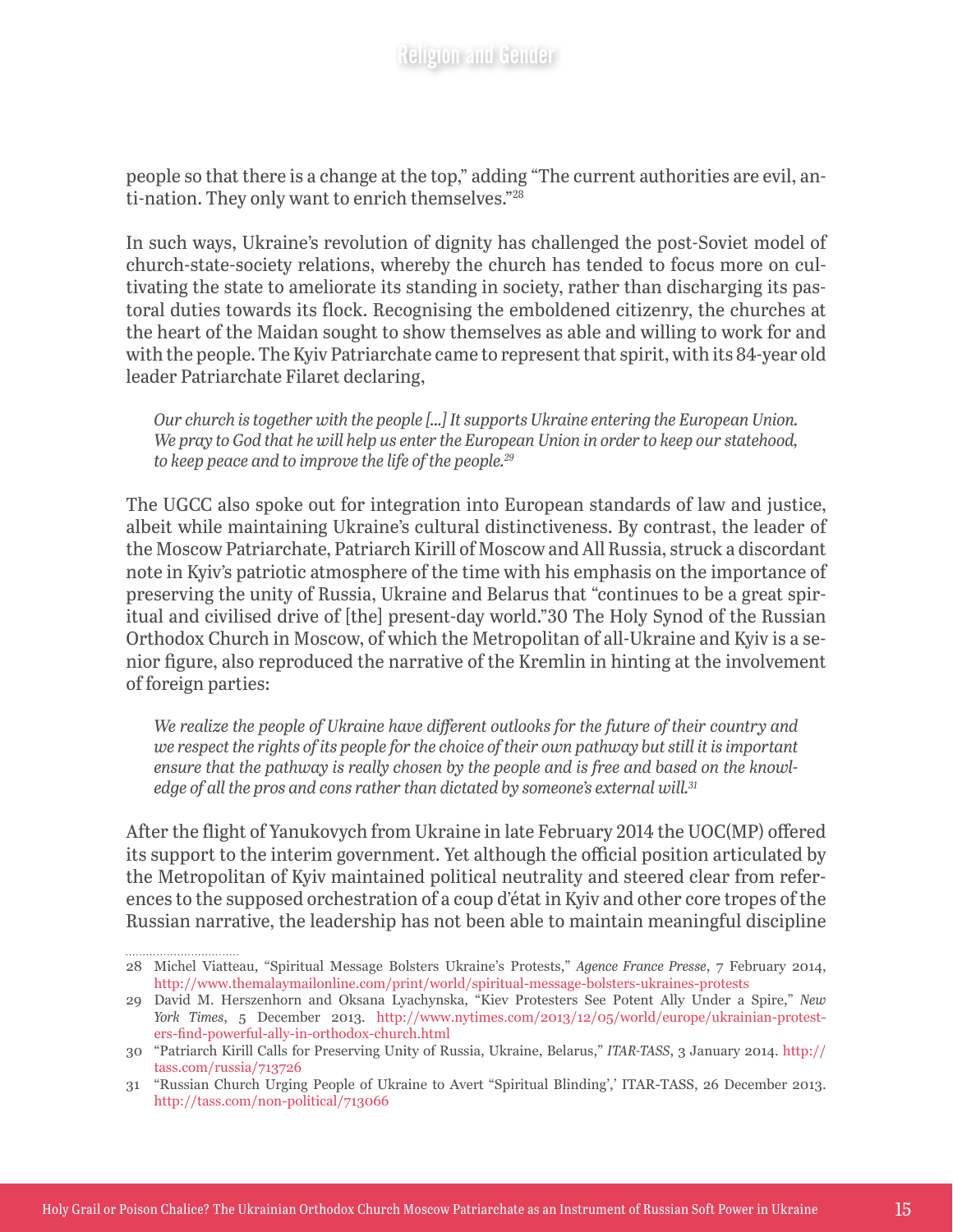over the statements and actions of many of its clergy. It has been reported that a number of priests, particularly in the Donbas, have spoken publicly in support of the rebels (Hovorun 2014) and the now dissolved *Berkut* special police units32 by leading special sermons for them and invoking the Russian terminology of threats posed by "Banderovtsy-Uniates," (referring to the allegedly fascist outlook of the latter day supporters of Stepan Bandera, and a derogatory reference to members of the UGCC church) and "US aggression."33

Furthermore, Metropolitan Hilarion gave his blessing to Andriy Manych, Rector of the Church of the Holy New Martyrs in Donetsk, to act as confessor to militants on the territory of the Donetsk People's Republic (DPR) military unit in Makiyivka. Some clerics of the MP are accused of actively collaborated with the annexation of Crimea, in the case of Archimandrite Kalinik, by allegedly leading an "anti-Ukrainian campaign" and maintaining an arms depot for the "self-defence of Crimea" in his local church in the village of Zatyshne on the strategic Kerch peninsula.34 Some MP priests have refused to preside over the funerals of fallen Ukrainian soldiers who fought in what the government labels "anti-terrorist operations." A particularly salient moment in the minds of those who would criticise the MP for a deficiency of patriotism is when Metropolitan Onufriy and other MP clerics did not rise with the other gathered delegates at the session of the Vekhovna Rada, the Ukrainian parliament, when President Poroshenko read aloud the names of those honoured, in some cases posthumously, with the title of the Heroes of Ukraine for their actions during military operations in eastern Ukraine.<sup>35</sup>

The authority of the church in society means that such measures of support may, in the eyes of some sections of the Ukrainian population, have the effect of conferring legitimacy and, thereby, fostering popular support for the separatist military action in the Donbas (Olszański 2014) and maintaining a status quo outlook at a time when many in Ukraine sought a new future for their country along more Western lines.<sup>36</sup> While it is difficult to assert with accuracy the degree of involvement from Moscow at work in these steps - some would suggest direct instrumentalisation and others see it as a spontaneous reflection of a personally held worldview - it certainly plays to Russia's interests and helps to support the pro-Russian constituency in the region. Either way, in this re-

<sup>32</sup> "UOC-MP Priest Blessed Berkut to Fight to the Death against Euromaidan Protesters," 14 February 2014 [http://risu.org.ua/en/index/all\\_news/state/national\\_religious\\_question/55335/](http://risu.org.ua/en/index/all_news/state/national_religious_question/55335/) (accessed 24th April 2016)

<sup>33</sup> Stepan Bandera (1909-59) was a Ukrainian nationalist leader who is controversial for his collaboration with the Nazis in his pursuit of independence for Ukraine.

<sup>34</sup> " Separatist Priest to be Ordained as Bishop at Lyiv-Perchersk Lavra," 1 February 2016 [http://risu.org.ua/en/](http://risu.org.ua/en/index/all_news/community/religion_and_policy/62356/) [index/all\\_news/community/religion\\_and\\_policy/62356/](http://risu.org.ua/en/index/all_news/community/religion_and_policy/62356/) (accessed 20 April 2016)

<sup>35</sup> "Bishops of the UOC(MP) remained seated when President Poroshenko was reading names of Heroes of Ukraine," 8 May 2015. [http://risu.org.ua/en/index/all\\_news/community/religion\\_and\\_policy/59943/](http://risu.org.ua/en/index/all_news/community/religion_and_policy/59943/) (accessed 24th April 2016)

<sup>36</sup> "UOC(MP) Metropolitan Blesses a Priest to Provide Spiritual Guidance for DPR Fighters," 6 October 2015, [http://risu.org.ua/en/index/all\\_news/community/religion\\_and\\_policy/61309](http://risu.org.ua/en/index/all_news/community/religion_and_policy/61309) (accessed 2 May 2016)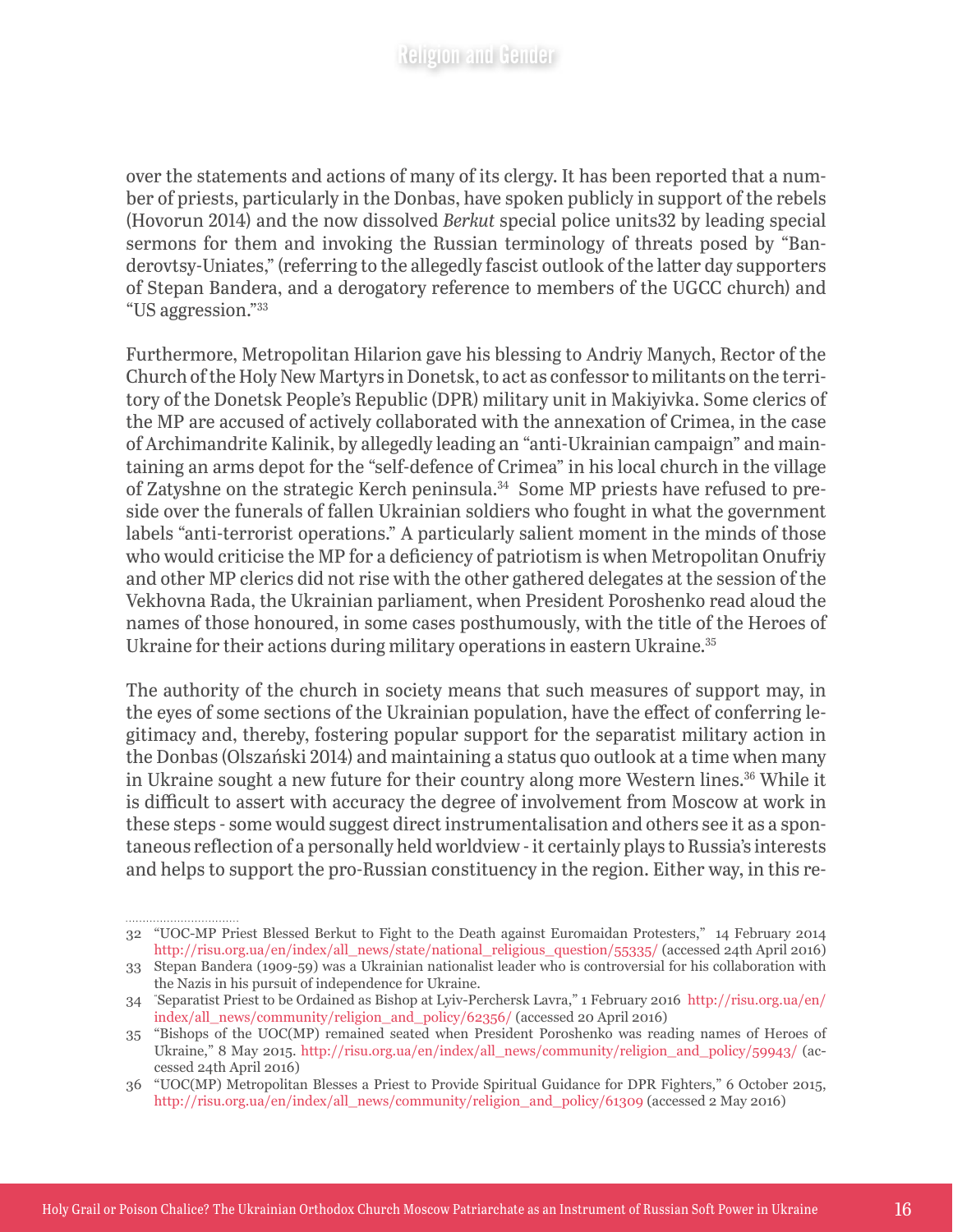spect one might certainly see the UOC(MP) as a conduit of Russian soft power here in so far as certain members of the MP have reproduced elements of the Kremlin's narrative.

Of course, not all UOC(MP) clerics played such a role. Across the country many maintained a neutral position, calling for peace and reconciliation. Many focussed on charitable work, particularly with regard to supporting IDPs fleeing the armed conflict in the Donbas, who have been received and cared for at the Svyatogorsk Monastery. During the clashes between protests and Interior Ministry troops and other law enforcement agencies in early 2014, the presence and prayerful influence of MP priests helped reduce tensions and spared bloodshed on a number of occasions (Olszański 2014), as on Hrushevkiy Street in January 2014.<sup>37</sup> On 15 May 2015, as the conflict continued in the Donbas, Metropolitan Onufriy spoke out publicly in support of Ukrainian sovereignty and territorial integrity, and on the inadmissibility of any calls for military aggression and hostility on the part of clergy and denouncing attempts to justify war with religious slogans.38 Today, the UOC(MP) website draws attention to its activities honouring the memory of Ukrainian soldiers who fell during what it acknowledges as "anti-terrorist operations." While there is no comment on its ministering in the occupied areas on the Donbas, the UOC(MP) emphasises that is "does not take any political stand" and, as Metropolitan Hilarion stated, "unites people of various political views and refuses to divide the faithful into good and bad, right and wrong."39

Yet in the polarised, highly-charged atmosphere, constantly stimulated by emotive media reporting on any perceived threat to Ukraine's revived path of national self-determination, the position of neutrality that the MP leadership sought to carve out has often been deemed insufficient to demonstrate satisfactory patriotic credentials in the eyes of a significant number of Ukrainians. The actions and utterances of some individuals have readily been interpreted as representative of the whole. What started as a protest in support of Ukraine's European choice broadened into a "Revolution of Dignity" which was seen as demanding both individual dignity for citizens and national dignity for Ukraine as an independent sovereign state. On the one hand, charged by a sense of empowerment, citizens called for the authorities to respect the citizenry, through greater accountability of the authorities and more effective tackling of poverty. On the other, the very fact of a key contender for the role of national church of Ukraine being under

<sup>37</sup> "Monks from the Kiev-Caves Lavra Stand Between Police and Demonstrators in Kiev," 22 January 2014 <http://www.pravoslavie.ru/english/67776.htm> (accessed 31st October 2016)

<sup>38</sup> "Poslannia Predstoiatelia UPTs shchodo vidznachennia 1000-littia muchenyts'koï konchyny sviatykh kniaziv Borysa I Hliba," 15 May 2015, [http://news.church.ua/2015/05/14/poslannya-predstoyatelya-upc-shho](http://news.church.ua/2015/05/14/poslannya-predstoyatelya-upc-shhodo-vidznachennya-1000-littya-muchenickoji-konchini-svyatix-knyaziv-borisa-i-gliba/)[do-vidznachennya-1000-littya-muchenickoji-konchini-svyatix-knyaziv-borisa-i-gliba/](http://news.church.ua/2015/05/14/poslannya-predstoyatelya-upc-shhodo-vidznachennya-1000-littya-muchenickoji-konchini-svyatix-knyaziv-borisa-i-gliba/) (accessed 1 November 2016)

<sup>39</sup> " Metropolitan Hilarion: There Always Be [sic] Spiritual Unity Between the Russian and Ukrainian Nations," 15 September 2014. <https://mospat.ru/en/2014/09/15/news107982/> (accessed 19 October 2016)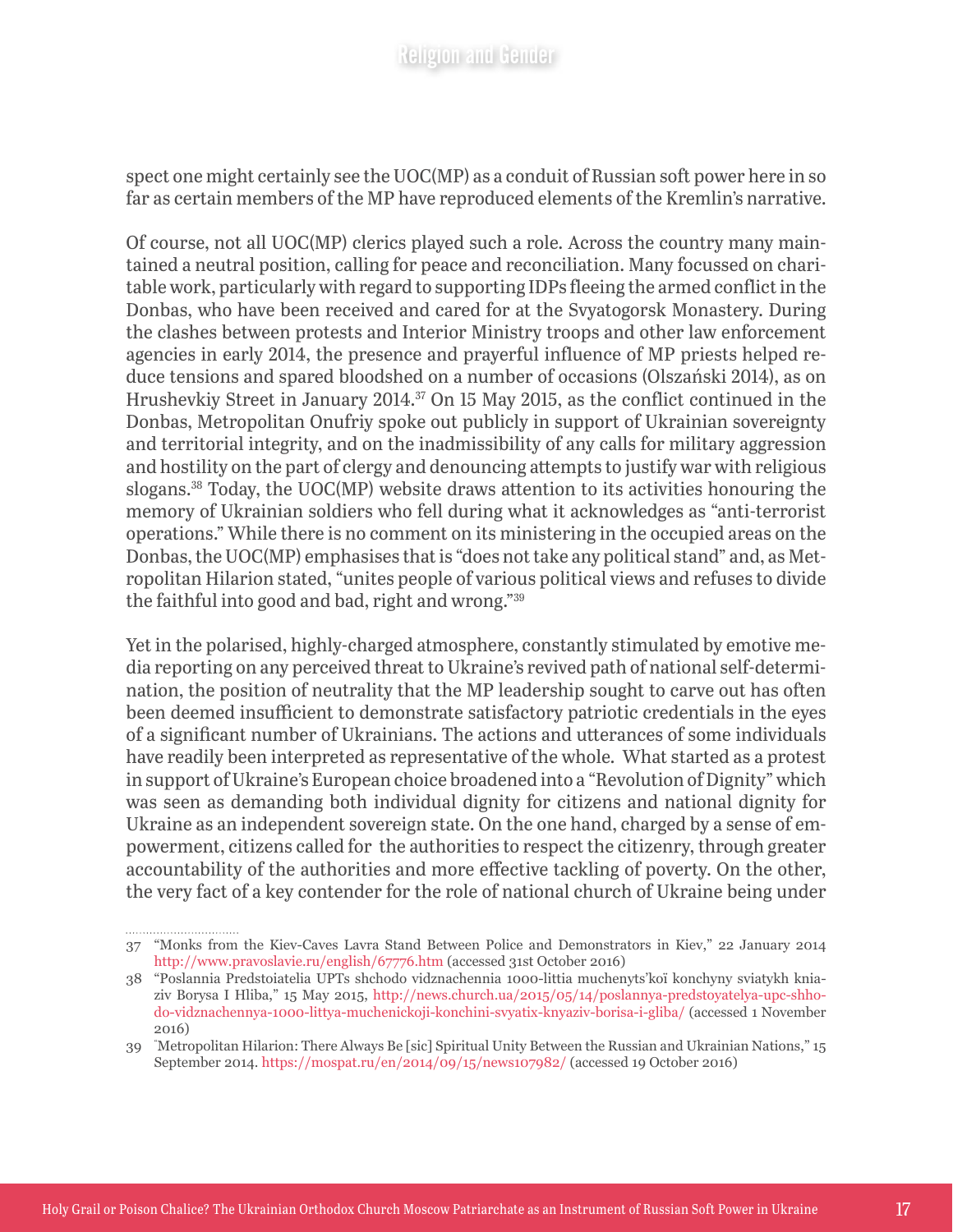the ultimate authority of the former imperial centre is seen by some as an affront to the dignity of Ukrainians as an independent nation. As young men died to resist Russia-supported encroachments on Ukraine's territorial integrity, the notion of the UOC(MP) as a truly Ukrainian church reconciling both pro-Kyiv and pro-Moscow groups has been described by critics as "an abstraction in which everyone has believed,"40 referring to it ultimately being a church rooted in a foreign land and the incommensurability of that status with symbolically being Ukraine's national church.

Indeed, one of the consequences of the events of the Maidan has been the reported strengthening of calls for an autocephalous Ukrainian church. The issue of Ukrainian autocephaly was withdrawn from the agenda of the historic pan-Orthodox Council in Crete in 2016 as the churches of Constantinople and Moscow, the largest in Orthodoxy, could not reach agreement on this topic. Nonetheless, President Petro Poroshenko, a leading oligarch who came to power in 2014 as a result of the Maidan protests that his television channel(Channel 5) supported, openly favours autocephaly and has observed the need for a Ukrainian church "that is united in the Eucharist and prayer, but is administratively independent of other church jurisdictions."41 For him, 'it's a historical trend, and this trend cannot bypass Ukraine!"42 Yet, he does not permit the state to intervene in this regard, saying it is a matter for the episcopate and for the churches to decide among themselves. Although many supporters of autocephaly are now believed to have switched their allegiance to the Kyiv Patriarchate, there are still those within the UOC(MP) who favour a de-coupling of the Ukrainian church from Moscow. One prominent example is Metropolitan Oleksandr, who believes that the canonical Ukrainian Orthodox Church meets all the necessary conditions for the autocephalous being, and as such, wants UOC(MP) to lead the way, to be a UOC without qualifiers, capable of uniting Ukrainians.43

However, in the wake of the Euromaidan, the issue of the canonicity of the MP has in any case become less of a trump card. For most of the first two and a half decades of independent statehood, the fact of the Moscow Patriarchate being the only canonical Orthodox church in Ukraine gave it a significant competitive advantage, both in the eyes of believers and of the clergy themselves, who were also purposefully attracted by the enjoyment of greater freedoms than their Russian counterparts (Richters 2012, 113). Yet of late this has changed: in the eyes of Ukrainians the fact of a denomination's canon-

<sup>40</sup> "Archbishop Ihor Isichenko of UOAC Called Existence of Pro-Ukrainian group in UOC-MP Abstraction," 1 March 2012 [http://risu.org.ua/en/index/all\\_news/orthodox/uoc/47073/](http://risu.org.ua/en/index/all_news/orthodox/uoc/47073/) (accessed 24 April 2016)

<sup>41</sup> Lally Weymouth, "Interview with Ukrainian Presidential Candidate Petro Poroshenko," *Washington Post*, 25 April 2014. [https://www.washingtonpost.com/opinions/interview-with-ukrainian-presidential-candi](https://www.washingtonpost.com/opinions/interview-with-ukrainian-presidential-candidate-petro-poroshenko/2014/04/25/74c73a48-cbbd-11e3-93eb-6c0037dde2ad_story.html)[date-petro-poroshenko/2014/04/25/74c73a48-cbbd-11e3-93eb-6c0037dde2ad\\_story.html](https://www.washingtonpost.com/opinions/interview-with-ukrainian-presidential-candidate-petro-poroshenko/2014/04/25/74c73a48-cbbd-11e3-93eb-6c0037dde2ad_story.html) (accessed 8th September 2016)

<sup>42</sup> "Poroshenko Believes Ukrainian Orthodox Church Will Get Autocephaly," *Interfax: Russia & CIS Presidential Bulletin*, 12 May 2016.

<sup>43</sup> Metropolitan Oleksandr (Drabynko), "Ukrainian Orthodoxy on the Eve."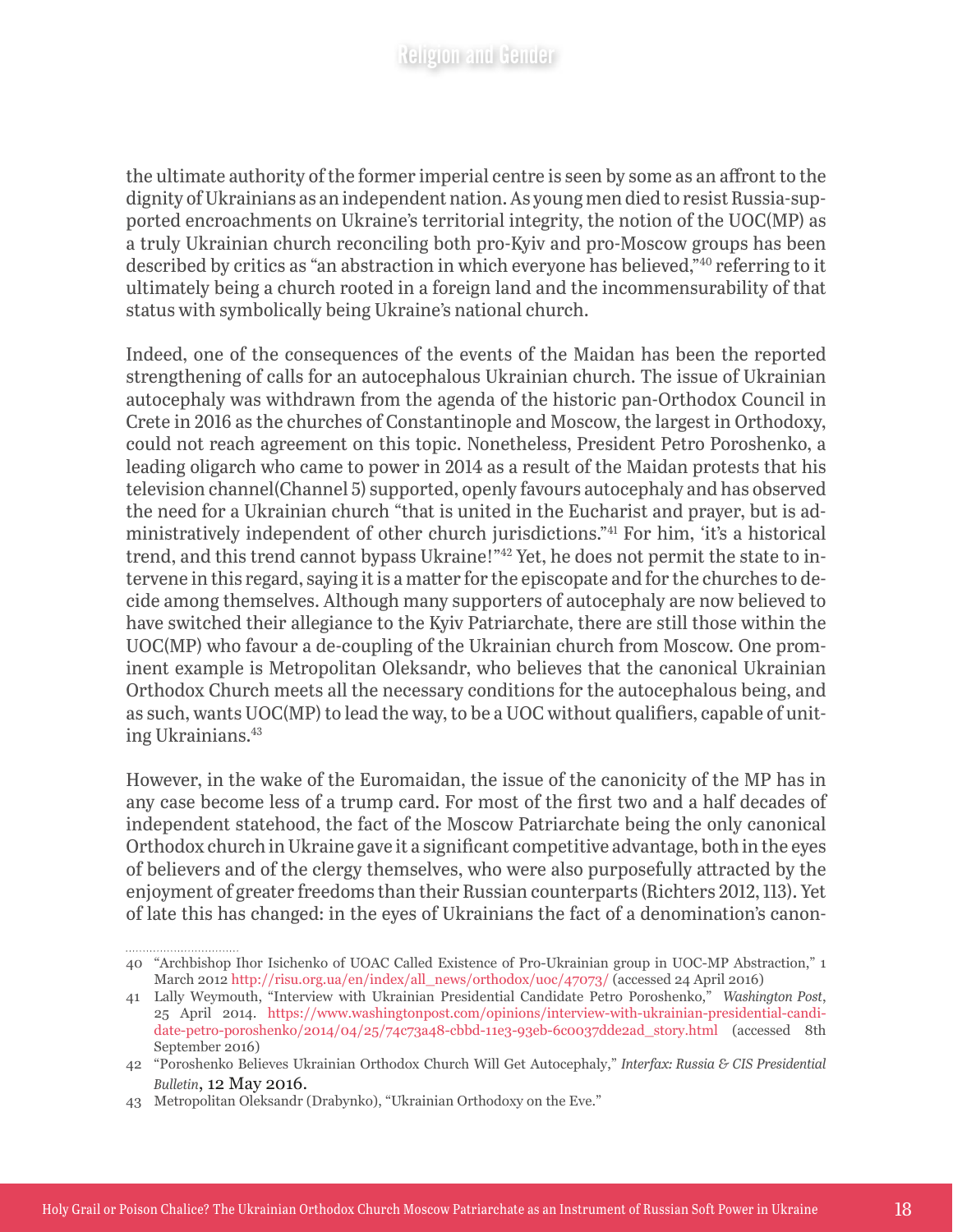icity has declined as a criterion of merit relative to its political and patriotic-national orientation. This has been manifested in a number of other ways.

In the wake of the Euromaidan it has been anecdotally reported that the actions and utterances of certain clerics have significantly weakened the UOC(MP)'s standing in society.44 It is difficult to get clear figures for the number of individuals who have actually changed their religious allegiance, not least since this may in some cases be a declarative rather than a practical, physical act. Still, an April 2014 a study reported in the Ukrainian press found that 32% of respondents considered themselves members of the KP (up from 26% the previous year), while 25% of those questioned expressed their belonging to the MP (down from 28% in 2013).<sup>45</sup> The figures of 2014 excluded the Crimea region which is likely have been more in favour of the MP, so the growth in support for the newer KP is clearer than a decline in support for the MP. Another obvious conclusion from the data is the greater degree of political polarisation, with the number professing "just Orthodoxy" down to 21.2% in 2016.46

In addition to the believers "voting with their feet" and simply joining an alternative congregation to show their dissatisfaction with the Moscow Patriarchate, problems have arisen in rural settlements where there is only one church. Believers have raised challenges to the affiliation of the their place of worship and formal transitions in ownership have occurred. The Religious Information Service of Ukraine reports that 65 parishes in total, predominantly though not exclusively in Western Ukraine, have switched their affiliation from the MP to the KP, noting that almost 50% of them have done so on the basis of unanimous support from their community.<sup>47</sup> While the MP takes the position that the switched parishes have been "usurped" or "seized by raiding" as a result of external interventions supported by Right Sector militants, the KP states the transitions occur as a result of pressure from the congregations and even priests themselves. For instance, one priest left the MP having come to perceive it as a "very concrete political force [...] – I wouldn't even call it a church – which is working against Ukrainians," and even going so far to state that "to be part of the Moscow Patriarchate right now is to take

<sup>44</sup> Nataliya Trach, "Ukrainians Shun Moscow Patriarchate as Russia's War Intensifies in Donbas," Kyiv Post, 23 January 2015. [http://www.kyivpost.com/article/content/ukraine/ukrainians-shun-moscow-patriarch](http://www.kyivpost.com/article/content/ukraine/ukrainians-shun-moscow-patriarchate-as-russias-war-intensifies-in-donbas-378168.html)[ate-as-russias-war-intensifies-in-donbas-378168.html](http://www.kyivpost.com/article/content/ukraine/ukrainians-shun-moscow-patriarchate-as-russias-war-intensifies-in-donbas-378168.html) (accessed 1st November 2016); Paul Coyer, "Putin's Holy War and the Disintegration of the 'Russian World'," Forbes, 4 June 2015. [http://www.forbes.com/sites/](http://www.forbes.com/sites/paulcoyer/2015/06/04/putins-holy-war-and-the-disintegration-of-the-russian-world/#449455cd1097) [paulcoyer/2015/06/04/putins-holy-war-and-the-disintegration-of-the-russian-world/#449455cd1097](http://www.forbes.com/sites/paulcoyer/2015/06/04/putins-holy-war-and-the-disintegration-of-the-russian-world/#449455cd1097); Maksym Bugriy, "The War and the Orthodox Churches in Ukraine," Eurasia Daily Monitor 12 (30), 18 February 2015. [https://jamestown.org/program/the-war-and-the-orthodox-churches-in-ukraine/#.V8\\_P7vkrKUn](https://jamestown.org/program/the-war-and-the-orthodox-churches-in-ukraine/#.V8_P7vkrKUn) (accessed 1 November 2016)

<sup>45</sup> "Kil'kist' viruiuchykh Kyïvs'koho patriarkhatu v Ukraïny."

<sup>46</sup> Alexandra Markovich, "As More Ukrainians Choose Kyiv Patriarchate, Push Intensifies for Unified National Orthodox Church," *Kyiv Post*, 23 June 2016. [https://www.kyivpost.com/article/content/ukraine-politics/di](https://www.kyivpost.com/article/content/ukraine-politics/divided-by-politics-orthodox-church-fails-to-unite-ukrainian-people-417077.html)[vided-by-politics-orthodox-church-fails-to-unite-ukrainian-people-417077.html](https://www.kyivpost.com/article/content/ukraine-politics/divided-by-politics-orthodox-church-fails-to-unite-ukrainian-people-417077.html)

<sup>47</sup> Volodymyr Moroz and Bohdan Voron, "Vid UPTs(MP) do UPTs KP: Interaktivna karta perekhodiv," ["From UOC (MP) to UOC KP: An Interactive Map of Transfers"] 11 December 2015, [http://risu.org.ua/ua/index/](http://risu.org.ua/ua/index/exclusive/review/61901/) [exclusive/review/61901/](http://risu.org.ua/ua/index/exclusive/review/61901/) (accessed 12 September 2016)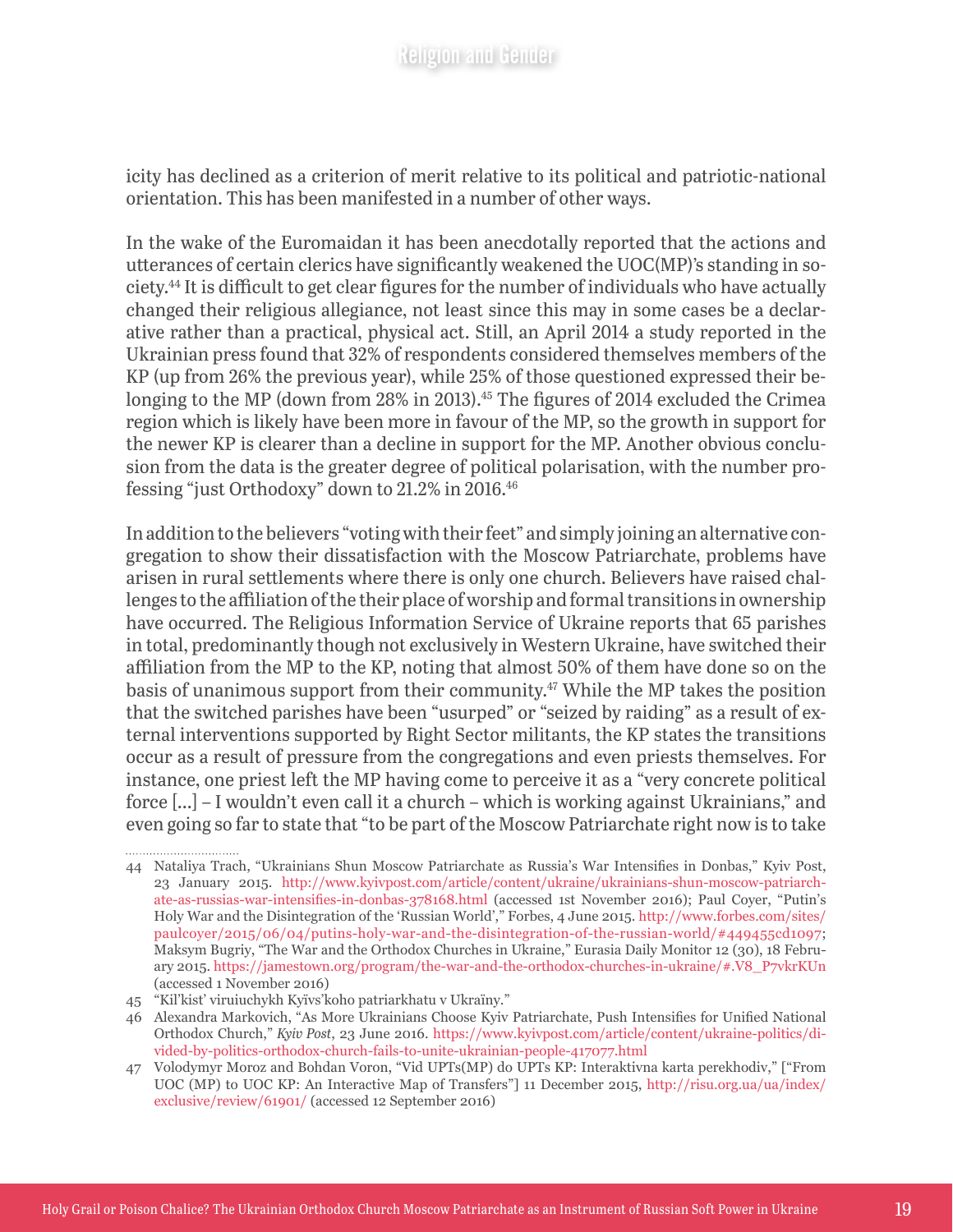part in the killing."48 Indeed, even figures within the Moscow Patriarchate acknowledge the damage inflicted as a consequence of the fallout from the insurrectionary events. Metropolitan Oleksandr stated,

*The Ukrainian Orthodox Church is no longer perceived as a local church body. No matter whether we like it or not, in the eyes of a significant part (if not the most part) of modern Ukrainian society we have become a "church of the aggressor state."*

In the meantime, the MP faces a number of other challenges in Ukraine. While the Verkhovna Rada, works to develop legislation to reduce the immense legal obstacles impeding the change of affiliation (the controversial bill 4128), members of the Ternopil regional council have called on President [Petro Poroshenko](https://global-factiva-com.libproxy.kcl.ac.uk/ha/default.aspx#./!?&_suid=146592624329706880153694449664javascript:void(0);) and the government to remove the Pochayiv Lavra monastery, a highly significant spiritual and ideological hub of Orthodoxy in Western Ukraine, from the authority of the MP. The MP has also come under pressure from a parliamentary bill (4511) regarding "a special status for religious organizations with governing centers based in an aggressor state," as well as disadvantageous changes to its tax status in Kyiv. Churches of the UOC(MP) have also been subject to repeated alleged arson attacks and vandalism.49 In this context and to avoid provoking further unrest, Metropolitan Onufriy has given permission for priests to choose whether or not to include Patriarch Kirill's name in the intercessional prayers of their church, and Patriarch Kirill himself has ceased his previous pattern of regular pastoral visits to Ukraine that had incited controversy even prior to the Euromaidan (Hudson 2015). Furthermore, the UOC(MP) has not accepted the transfer of Orthodox churches forcefully seized by rebels in the occupied areas, and MP parishes in Crimea remain under the Ukrainian church.50

This section has traced the role of the UOC(MP) through the course of the Euromaidan protests, arguing that the capacity of the MP to serve as a well-spring of Russian soft power across Ukraine, to the extent that it actually served this role before, is more precarious in the wake of the protests. Although the pastoral activities of some MP clerics in the rebel-held parts of the Donbas and their statements echoing Russian narratives may give credence to the narrative of the Russian World in the eyes of that section of society, from the perspective of the wider Ukrainian audience this may have affirmed the unease or outright prejudice regarding the UOC(MP) as a political force that many already in Ukrainian already felt (Hudson 2015).

<sup>48</sup> Katya Kumkova, "Kyiv Making Gains in Religious Dimension of the Ukrainian-Russian Conflict," *EurasiaNet*, 13 January 2015, <http://www.eurasianet.org/node/71611> (accessed 25th August 2016)

<sup>49</sup> "A UOC(MP) Church in Babi Yar Set on Fire Again," *RISU*, 22 April 2015, [http://risu.org.ua/en/index/all\\_](http://risu.org.ua/en/index/all_news/community/extraordinary_situations/59802/) [news/community/extraordinary\\_situations/59802/](http://risu.org.ua/en/index/all_news/community/extraordinary_situations/59802/) (accessed 24th April 2016)

<sup>50</sup> "Status eparkhii v Krymu ostalsya neizmennym, zayavili v UPTs Moskovskogo patriarkhata" ["The Status of Parishes in Crimea Remains Unchanged Stated the UOC(MP)"], 10th March 2015, [http://www.newsru.com/](http://www.newsru.com/religy/10mar2015/krim_upcmp.html) [religy/10mar2015/krim\\_upcmp.html](http://www.newsru.com/religy/10mar2015/krim_upcmp.html) (accessed 31 October 2016)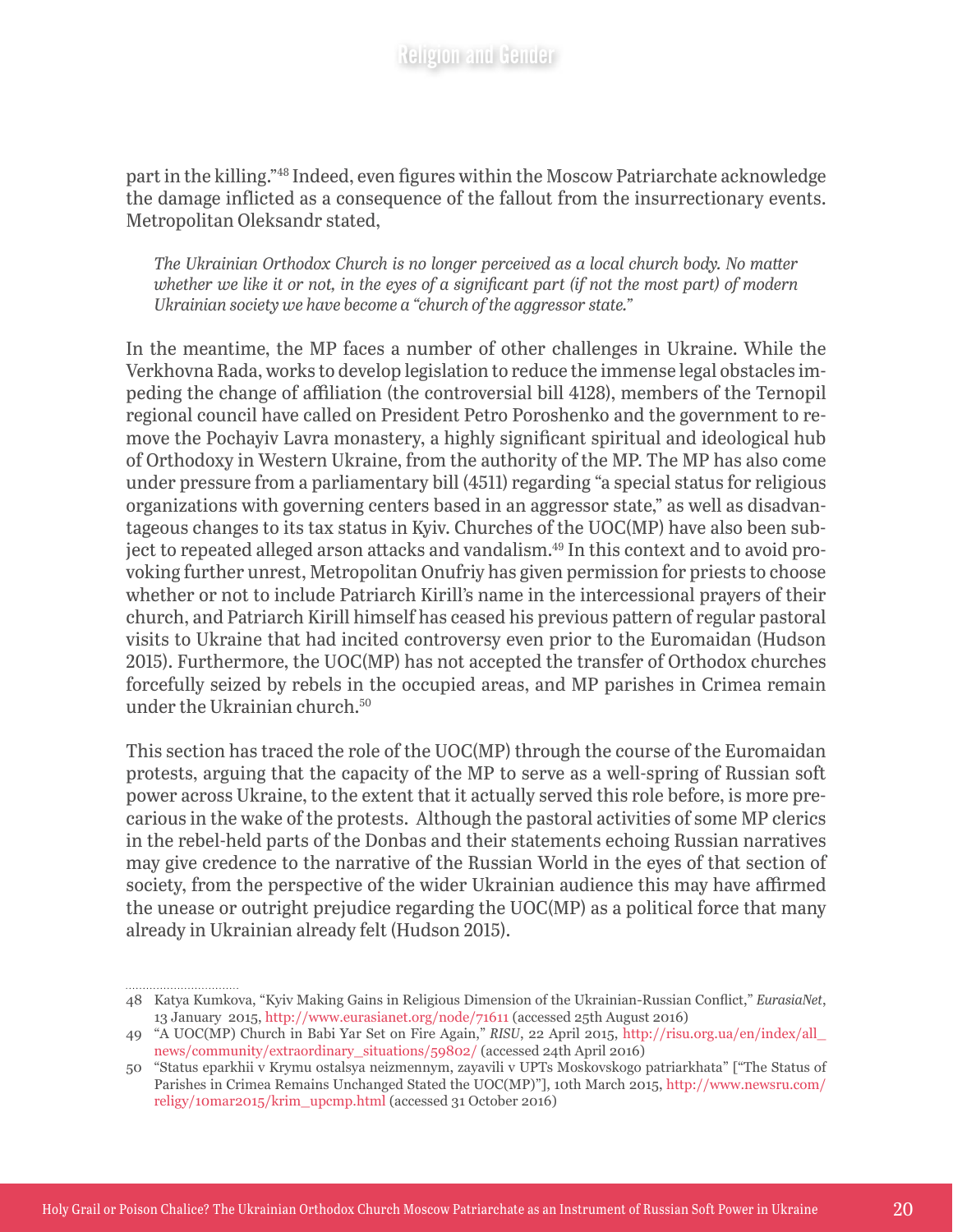# **CONCLUSION**

The notion of being a channel of Russian soft power implies rhetorical support to Russian cultural and ideological narratives. The Ukrainian Orthodox Church under the MP was the most nationally established and best-resourced church following independence, and hence was potentially well placed to serve as conduit of the ideas of the Russian World as a fraternal relationship between spiritually and ethnically kindred nations oriented towards Moscow. However, having its own structures of management, finance, training and appointment, the UOC(MP) is not formally a directly leverageable tool of Kremlin influence in Ukraine as such. Indeed, since independence tensions have increasingly manifested themselves between those clergy and laity who wish the canonical church to become a genuinely Ukrainian institution, and those who wish the UOC(MP) to remain symbolically and politically close to Moscow.

The Euromaidan and its consequences sharpened the tensions within the church and in its relations with Ukrainian society at large. If, prior to the Euromaidan, the canonicity of the MP had been a significant trump card in the eyes of the believing population, this was reduced in the wake of the "Revolution of Dignity," as the church's patriotic credentials came under acute scrutiny and were often found wanting. Indeed, in the polarised political atmosphere, the UOC(MP)'s close proximity to the Yanukovych regime, its perceived hesitancy towards the protest movement and the pastoral support of Russia-supported rebels by some sections of the clergy in the occupied Donbas have given critical media outlets plenty of ammunition in a campaign to depict the church as an illegitimate imperial outpost and as a organisation hostile to and even guilty of an outright betrayal of the Ukrainian people and its aspirations. Indeed, clerics of the UOC(MP) ministering to those who claim to be fighting for the Russian world seem thereby to lend divine sanction and legitimacy to their cause, and in the broader picture, provide ideological support to the Kremlin's hybrid wars campaign.

While Metropolitans Volodymyr and Onufriy have taken steps to mollify perceptions of the UOC(MP) as a kind of fifth column, and the church has taken the stance that ministering to pro-Russian insurgents constitutes the personal position of certain clerics, this discourse of "rising above the political fray" seems to have become unacceptable for an increasing number of Ukrainians. Reports tell of a shift - albeit an inexact one against the MP in the hearts and minds of many Ukrainians. Many in Ukrainian now see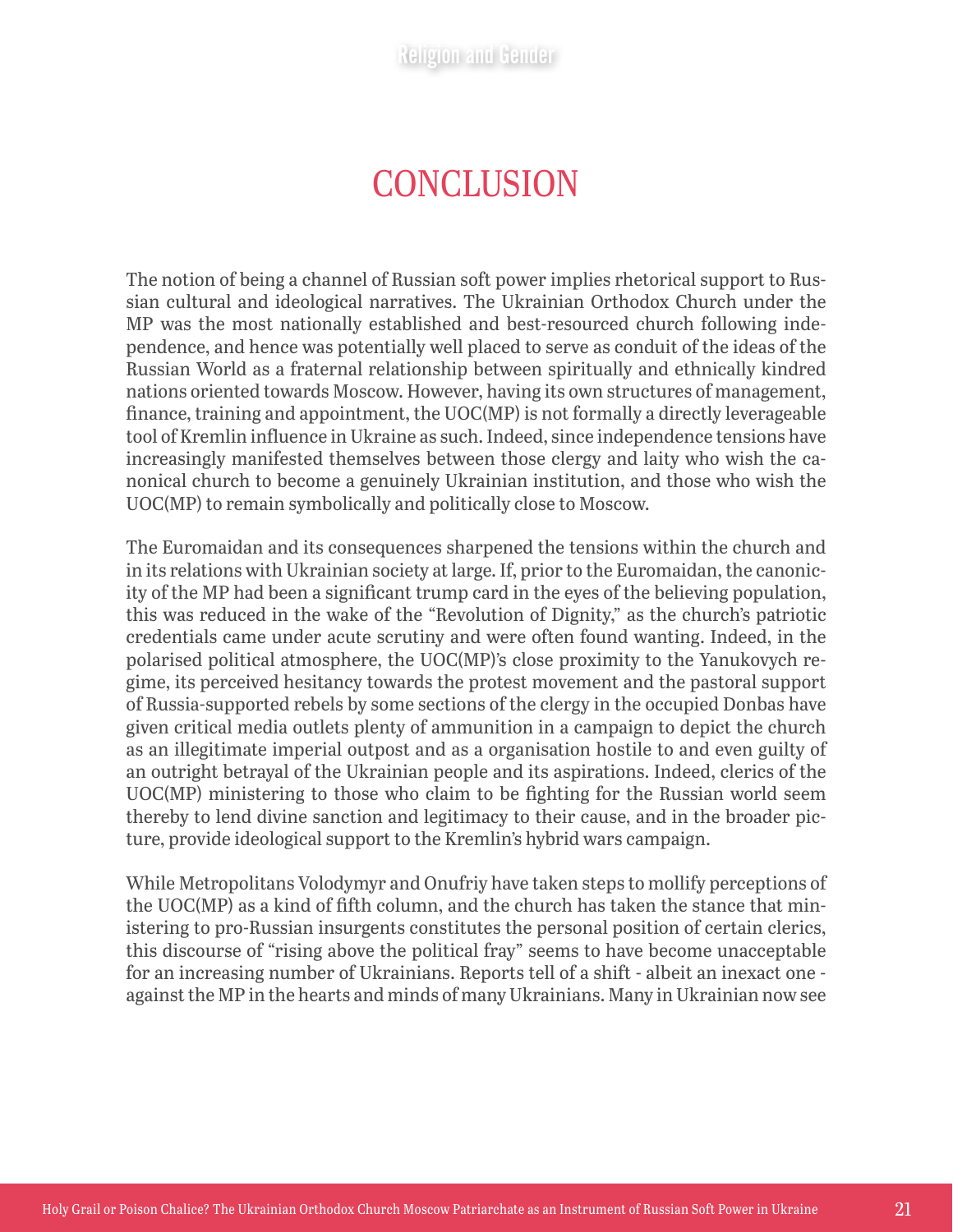the autocephaly as an eventual inevitability, although it is not yet clear what part the Moscow Patriarchate would play in that process, given the divides within the church on this issue.

Thus, in sum, today the UOC(MP) finds itself in an awkward position. For supporters of the concept of the Russian World, a strong, authoritative UOC under the MP has tremendous capacity to help consolidate a re-imagined cultural and spiritual space shared by Russia and Ukraine, and thus represents a potential boon for Russian soft power. Yet from the perspective of Ukrainian society more widely, to the extent that the UOC(MP) is viewed as sympathising with the Kremlin's narrative and, thereby, serving as a channel of Russian soft power narratives and influence, its presence in Ukraine represents a provocation in the eyes of a significant proportion of the population: a perceptibly pro-Russian UOC(MP) is understood as antithetical to Ukrainian sovereignty and points to a continued imperial grip by Russia. Thus paradoxically, any markers of success in this regard may in turn incite measures to further undermine its standing in Ukrainian society. Under Metropolitan Onufriy the UOC(MP) strives to taken a step back and given way to the KP in the political arena, hoping thus to weather the storm that washes over Ukraine. The future of the MP in Ukraine will ultimately be determined by the resolution of internal tensions within the episcopate about the orientation of the church. Today approximately one third of the parishes of the whole Moscow Patriarchate are located in Ukraine, and with Kyiv representing a litmus test for the viability of the Russian world project, from the Russian perspective the stakes are high, perhaps too high to be left in God's hands.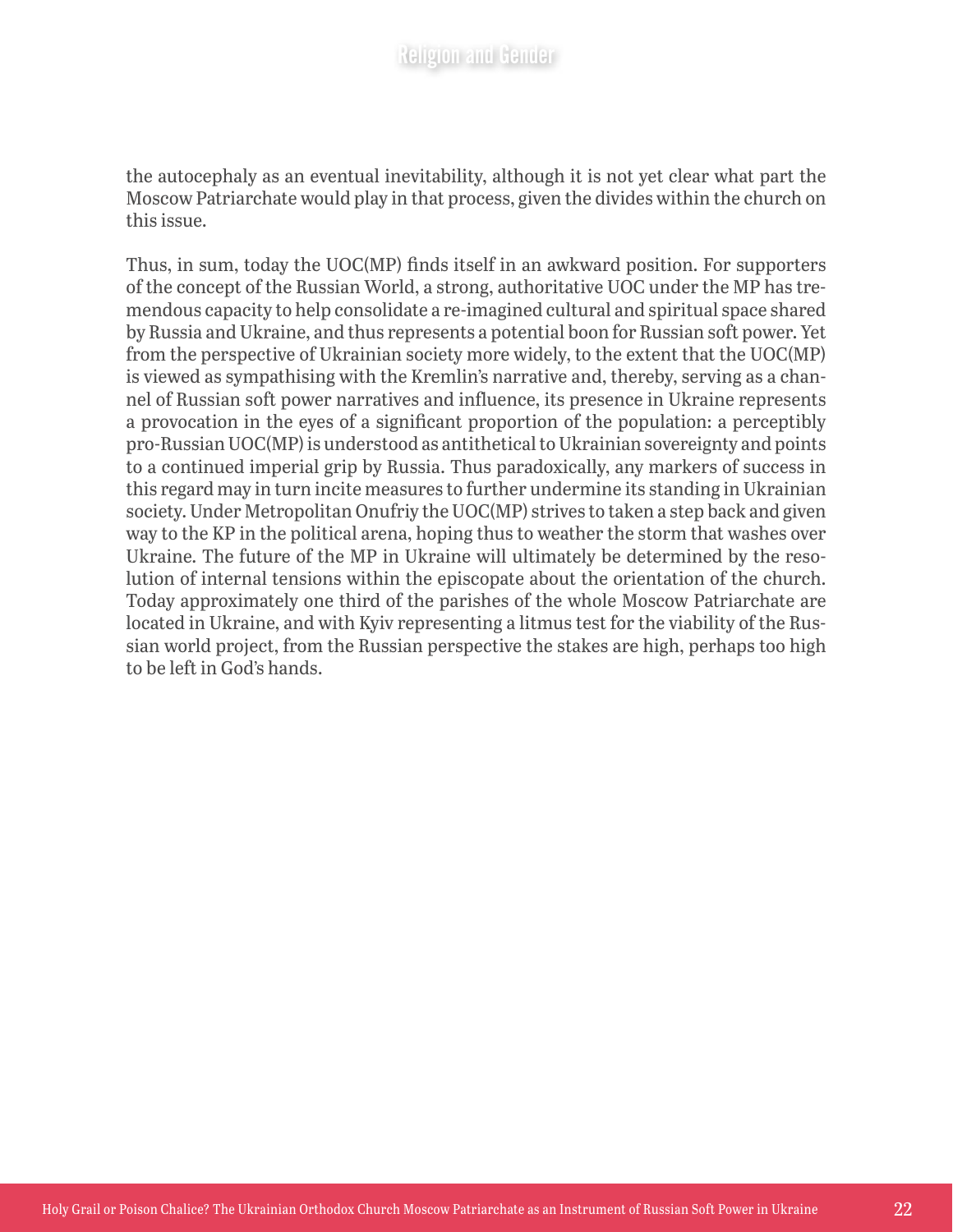Religion and Gender

## **REFERENCES**

- Bogomolov, Alexander and Oleksandr Lytvynenko. 2012. "A Ghost in the Mirror: Russian Soft Power in Ukraine." Chatham House Briefing Paper, January, The Aims and Means of Russian Influence Abroad Series. [http://docplayer.net/21048698-A-ghost-in-the-mir](http://docplayer.net/21048698-A-ghost-in-the-mirror-russian-soft-power-in-ukraine.html)[ror-russian-soft-power-in-ukraine.html](http://docplayer.net/21048698-A-ghost-in-the-mirror-russian-soft-power-in-ukraine.html) (accessed 1 November 2016).
- "The Foreign Policy Concept of the Russian Federation." 12 January 2008. [http://en.kremlin.ru/](http://en.kremlin.ru/supplement/4116) [supplement/4116](http://en.kremlin.ru/supplement/4116) (accessed 6 November 2016).
- "The Foreign Policy Concept of the Russian Federation Approved by President of the Russian Federation V. Putin on 12 February 2013," <http://www.rusemb.org.uk/in1/> (accessed 6 November 2016).
- Hovorun, Cyril. 2014. "Die Kirche auf dem Maidan," Transit Europaeische Revue 45 (Summer), 153-163. Frankfurt am Main: Verlag Neue Kritik.
- Hudson, Victoria. 2015. "'Forced to Friendship'? Russian (Mis-)Understandings of Soft Power and the Implications for Audience Attraction in Ukraine," *Politics* 35 (3-4), 330–346.
- Huntington, Samuel P. 1993. "The Clash of Civilisations?" *Foreign Affairs* 72 (3), 22-49. [https://](https://www.foreignaffairs.com/articles/united-states/1993-06-01/clash-civilizations) [www.foreignaffairs.com/articles/united-states/1993-06-01/clash-civilizations](https://www.foreignaffairs.com/articles/united-states/1993-06-01/clash-civilizations)
- Ivanov, Igor. 2004. "Statement to the VIIIth World Russian Peoples" Council," February 3. [http://](http://vrns.ru/documents/61/1223/#.WBhUpS2LSUk) [vrns.ru/documents/61/1223/#.WBhUpS2LSUk](http://vrns.ru/documents/61/1223/#.WBhUpS2LSUk) (accessed 1 November 2016).
- Ivanov, Igor. 2011. "What Diplomacy Does Russia Need in the 21st Century?" *Russia in Global Affairs* 4, December 29. http://eng.globalaffairs.ru/number/What-Diplomacy-Does-Russia-Need-in-the-21st-Century-15420
- Kiseleva, Yulia. 2015. "Russia's Soft Power Discourse: Identity, Status and the Attraction of Power," *Politics* 35 (3-4), 316–329.<http://dx.doi.org/10.1111/1467-9256.12100>
- Lavrov, Sergey. 2014. "Speech at the Protocol Event on the Occasion of Orthodox Easter, Moscow, 28 May 2014." <http://www.rusemb.org.uk/foreignpolicy/2111>
- Marynovych, Myroslav. 2015. "Ukrainian Churches and the Maidan," In *Traditional Religion and Political Power: Examining the Role of the Church in Georgia, Armenia, Ukraine and Moldova*. Edited by Adam Hug. London: Foreign Policy Centre Report, October, 23-28. [http://](http://fpc.org.uk/publications/orthodox) [fpc.org.uk/publications/orthodox](http://fpc.org.uk/publications/orthodox) (accessed 22 September 2016).

Matveychev, O. 2009. *Suverenitet dukha*. Moscow: EKSMO.